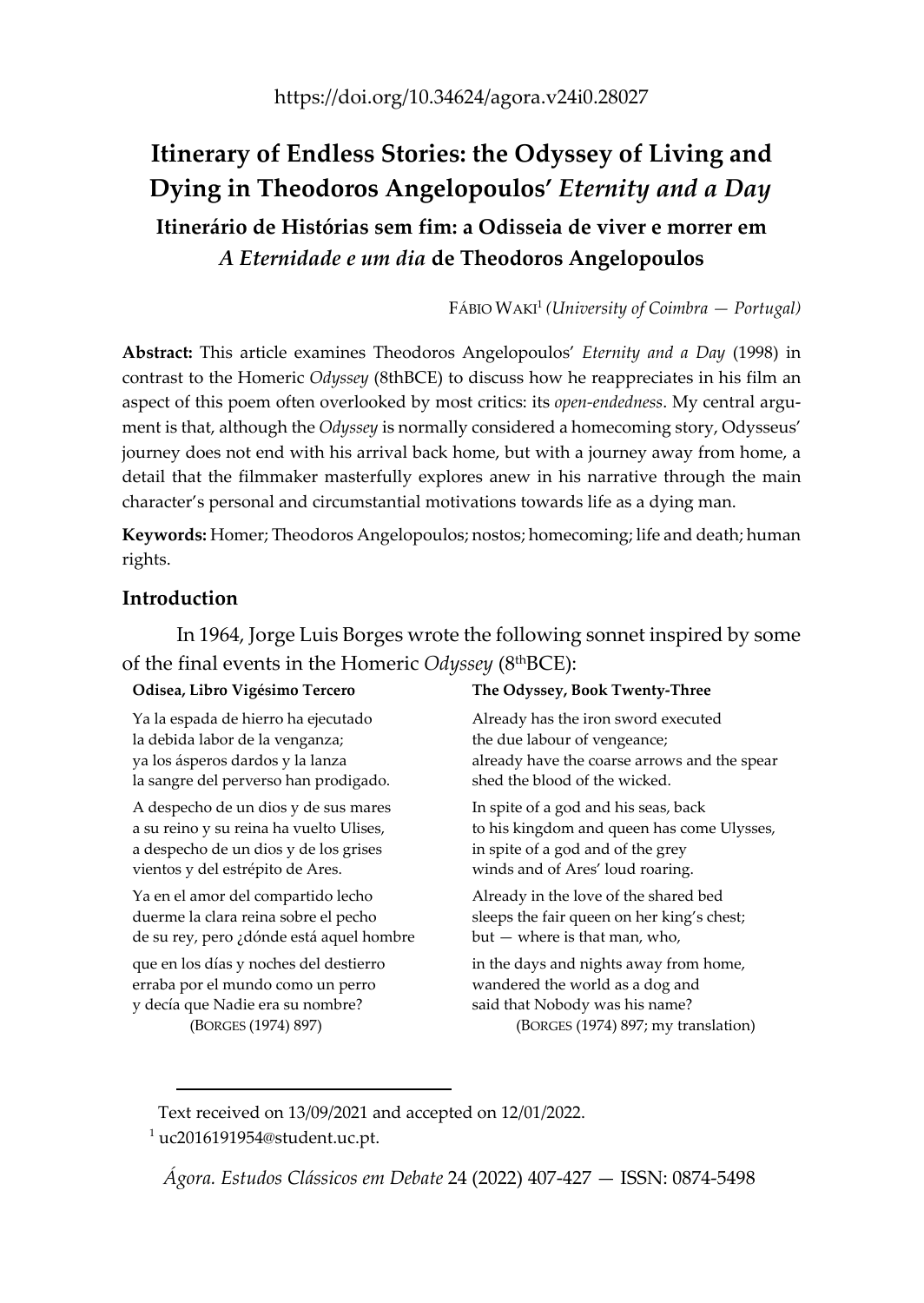Fábio Waki

**408**

A

As we can see, this sonnet, conveniently titled "Odisea, Libro Vigésimo Tercero"— or "The Odyssey, Book Twenty‐Three", in reference to the poem's penultimate chapter—, synthesises some of the events that followed Odysseus' arrival back in Ithaca and which eventually led to one of the most important sequences in the entire poem: Odysseus' reunion with Penelope, particularly their sexual reunion, as husband and wife, as king and queen, on their marital bed. However, in a broader context of literary studies on the *Odyssey*, the convenience of this title is not restricted to the fact that it literally explains which myths in the poem it is making reference to. More importantly, it also insinuates that Book 23, the penultimate chapter, can be read, or perhaps should be read, as that one chapter in the *Odyssey* in which the whole Odysseus myth comes to some effective sense of an ending.

We can verify this objectively in the sonnet's language: for instance, in its recurrent use of the adverb *ya* (already), the prepositional locution *a des‐ pecho de* (in spite of), and the past perfect compound *haber + participio* (*ha ejecutado* (has executed), *han prodigado* (have shed), *ha vuelto* (has come back)), it makes clear that the focus of its analysis is the conclusion of a narrative, that its object of interest is the end or the approaching end of a cycle. This sense of an ending can also be recognised in the contrast, in the penultimate stanza, between the simple present that describes the current situation of the couple (*duerme la clara reina* (sleeps the fair queen), *dónde está aquel hombre* (where is that man)) and the past imperfect that describes the recent experiences of Odysseus alone (*erraba* (wandered)), a contrast that emphasises a sentiment of relief in Odysseus' safe return home from the sea and joyful reunion with Penelope.

Together, these linguistic constructions provide us a sense of an ending about the poem in that they describe the accomplishment of all that Odysseus had to accomplish in order to achieve his *nostos*, that is, in order to achieve his 'safe return home' from the dangers of the sea: by the end of Book 23, Odysseus has already overcome all of his challenges in spite of the many forces that systematically acted against him, so, at this point, he is once again free to live in peace with Penelope in their palace in Ithaca. In fact, this sonnet is also an important case study for us here because it works both as a meta‐ phor and as a metonymy for a chronic and still dominant tendency in literary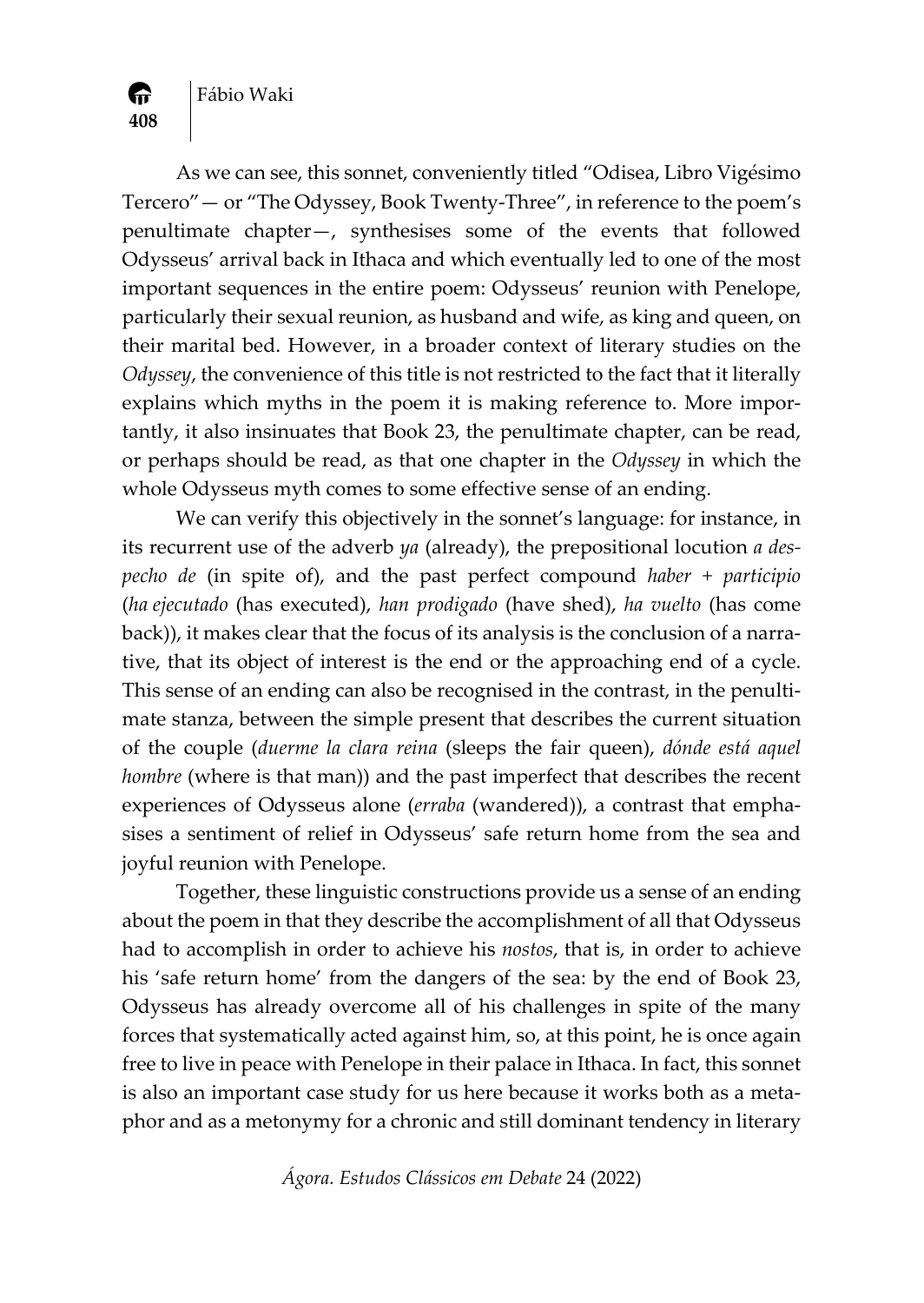

studies today: the tendency to examine the *Odyssey* as a perfectly completed *nostos*, that is, as a 'safe *return* home' that comes to an *end* with the hero's 'safe *arrival* in his home'.

This is, for instance, the dominant perspective in Erich Auerbach's "Odysseus' Scar" (1946) and Italo Calvino's "The Odysseys within *The Ody‐ ssey*" (1991). In his essay, Auerbach suggests that Odysseus' safe return home reaches a true narrative climax in Book 19, when Eurycleia's recognition of an old wound on her master's leg activates a sudden coalescence between past and present. (AUERBACH (2003) 3) In his essay, in turn, Calvino suggests that Odys‐ seus' safe return home —the journey, in this case— consists of a chain of mythological references woven together so as to structure the narrative of a hero whose greatest challenge is, in the end, to safely reach home changed but unbroken by the hardships of the sea. (CALVINO (1999) 13) We can also find in *Ágora: EstudosClássicosem Debate* some examples ofthis logic, such as Ana Paula Pinto's "Poetizing the Borders: Homer" and Begoña Ortega Villaro's "The Im‐ possible Return of the Exiled: Ulysses in Alberto Manguel's Work". In her ar‐ ticle, Pinto suggests that Odysseus' wanderings are not just a journey whose ob‐ jective is to reach home, but a progressive transgression of borders, not simply from one community to another, but from barbarism to civilisation, particularly to the civilisation that Ithaca ultimately embodies. (PINTO (2020) 13‐19) Adopting a more political tone, Villaro examines Manguel's reinterpretation of the Odysseus myth to emphasise how it is impossible for the world today to be a place for heroes, particularly returning heroes, because of a geopolitical reality that stimulates the existence of social categories such as exiles and refugees. (VILLARO (2019) 353‐71).

In the *Odyssey*, however, Odysseus' journey does not come to an *end* with his *arrival* back in Ithaca; in fact, in this poem, his journey does not *end* at all. As we will see, in Book 11, the clairvoyant Tiresias explains that Odysseus' journey must in fact *continue* after his *arrival* back in his palace, after his reunion with his land, subjects, and family, a new cycle of explorations that is bound to take place not across the sea, but throughout Greece's backlands.

Clearly, I am not suggesting that this peculiarity is completely strange to or ignored by literary critics today. Gregory Nagy, for instance, discusses it at length in Hours 9 and 10 of his massive *The Ancient Greek Hero in 24 Hours*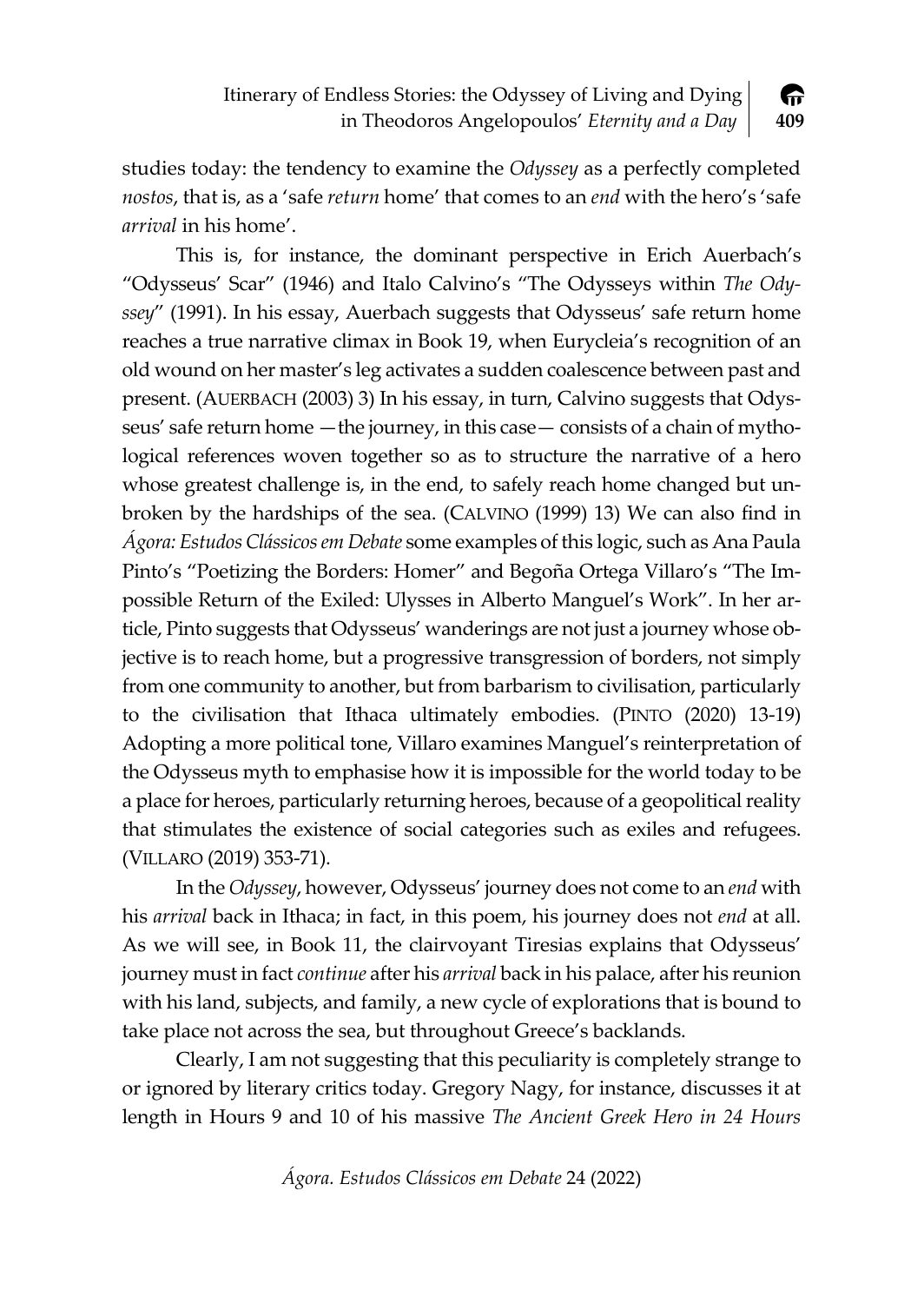

Fábio Waki

(NAGY (2013) 213‐49)—two chapters that I will, indeed, discuss in more details in the next section. However, even Nagy's masterful philological analyses do not give the proper attention as to *why* it is so important for Odysseus and the Odyssean myth as whole that Odysseus' *nostos* remain *open‐ended*, that is, that his journey do not come to an *end* with his *arrival* back in Ithaca.

In this article, then, I will revisit Tiresias' presage in the *Odyssey* with two goals in mind: first, following a reinterpretive strategy based on Nagy's observations, I will explain *why* it is so important for the *Odyssey*, for Odys‐ seus' *nostos*, that he do not *end* his journey with his *arrival* back in Ithaca; then, based on the findings of this preliminary discussion, I will examine Theodo‐ ros Angelopoulos' Palm d'Or winner *Eternity and a Day* (1998) to explain how, I believe, he takes this *open‐endedness* in Odysseus' *nostos* as a creative inspi‐ ration for the development of the main character's dramatic potency, particularly his personal and circumstantial motivations towards life as a dying man.

# **Odysseus: a Journey in Dying**

Like the Homeric *Iliad* (8thBCE), the Homeric *Odyssey* is a *kléos*, it is a 'song' of a hero's 'undying glory'; but it is a *kléos* of a rather special kind: while Achilles achieves his *kléos* through *battle*, Odysseus achieves his *kléos* through *nostos*, that is, through his 'safe return home' from the dangers of the sea. As Gregory Nagy points out, the word *nostos*, which can be simply understood as 'safe return home', is etymologically connected to another very recurrent word in the *Odyssey*, the word *noos*, which can be simply translated as 'mind' or'thin‐ king'. (NAGY (2013) 232‐33) These two words, *nostos* and *noos*, he explains, are etymologically connected to the Indo‐European root *‐\*nes*, whose original semantics is related to the ideas of 'dawn', 'daybreak', or 'rise of the morning star', but whose basic meaning can be determined, more concisely, as 'return to light and life'. (NAGY (2013) 234) We can actually find traces of this etymological connection in the names of two characters in the *Odyssey*: *Alkinoos* 'he who brings back light and life' and *Antinoos*'he who opposes the return of light and life'. Alkinoos, king of the Phaeacians, is, in fact, the wise character who helps Odysseus get back on his course to Ithaca by encouraging him and by providing him the material resources to do so. Antinoos, son of Eupeithes and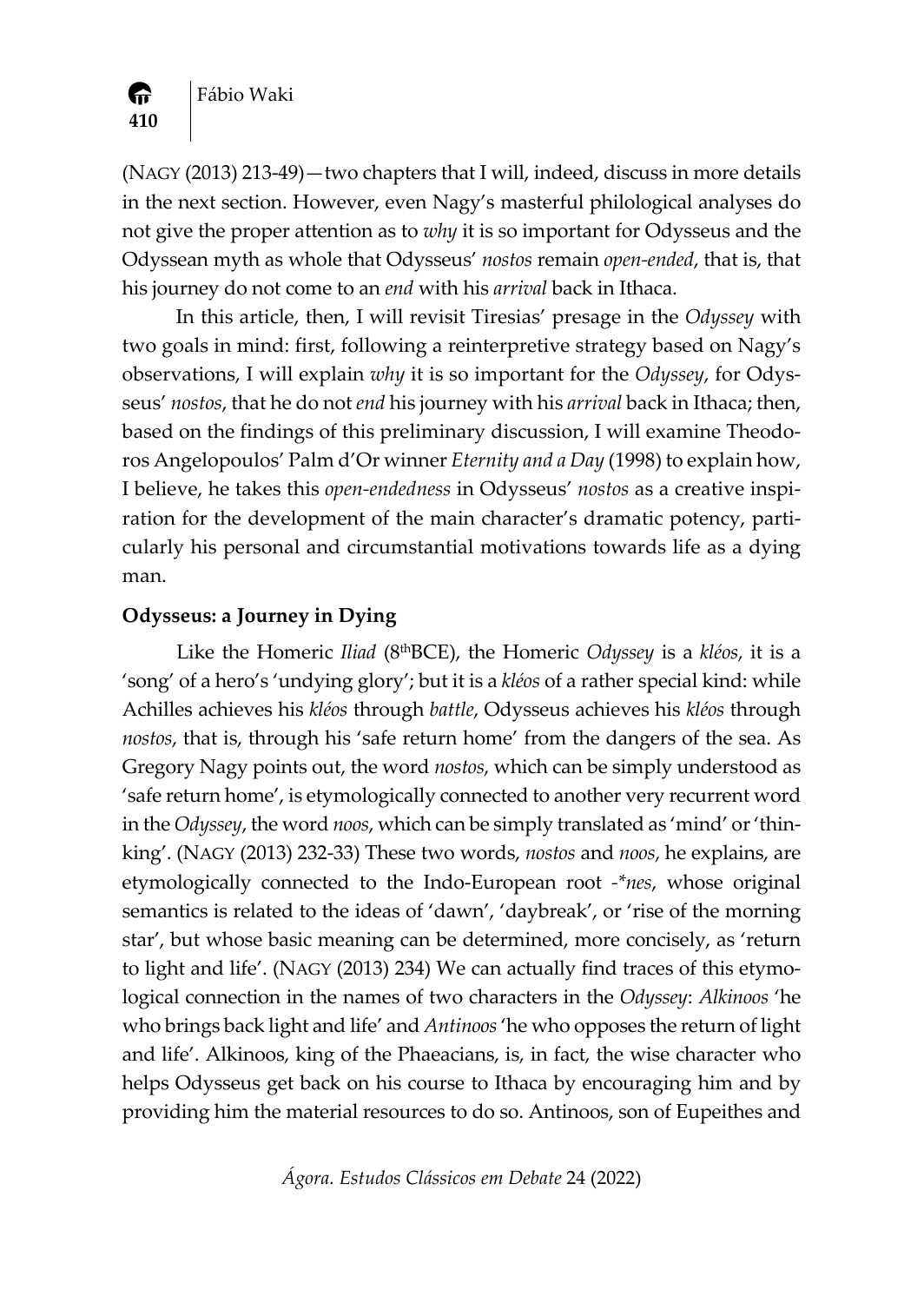Itinerary of Endless Stories: the Odyssey of Living and Dying A in Theodoros Angelopoulos' *Eternity and a Day* **411**

possible future ruler of Ithaca, is, in turn, the vile conspirator who constantly harasses Penelope into marrying him so that he can actually usurp Odysseus' place as king. (NAGY (2013) 235) From a narratological perspective based on this basic philology of the Ancient Greek, we can then read the *Odyssey* as a song that perpetuates the story of a hero whose greatest achievement in life was to safely return home after surviving the dangers of the sea, finally coming back, changed but unbroken by his new experiences, to the light and life —to the ideal of civilisation— that his home perfectly embodies. The *Odyssey*, then, is not just a song about a hero's *journey*; it is, above all, a song about a hero's *journey back home*, back to the place where rests the light and life of his origins, but where, at the same time, rests a misery whose rebirth into light and life depends on his very return to these origins.

However, contrary to this dominant perspective about the *Odyssey* as a perfectly completed *nostos*, as a 'safe *return* home' that comes to an *end* with the hero's 'safe *arrival* in his home', Odysseus does not *conclude* his journey with his *arrival* in Ithaca. In Book 11, the chapter in which we follow Odysseus' *katabasis* 'descent' into Hades' underworld and the *nekyia ritual* that he per‐ forms to summon the souls of his late friends and relatives, we learn from the spectre of the blind clairvoyant Tiresias that, although Odysseus is, indeed, fated to reach Ithaca, he is also fated to continue his journey far beyond it, far away from it, for Ithaca is not the place —or the way or the moment— where he is fated to die.

Tiresias explains:

*You must carry on with your journey, taking with you a well‐crafted oar, until you find this place where nobody will know the sea, where they will not even eat their food with salt taken from these waters, where they will not know anything about the purple colour of the ships, nor about well‐crafted oars, these wings for the ships. And I will give you this very clear indication, about which you shall never forget: when a passer‐by on your journey meet you and say that it is a shovel that you carry on your strong shoulder, right there and then you must stick this well‐crafted oar on the ground and offer noble sacrifices to Poseidon. [...] As you do this, death shall come from the sea to greet you, a death as soothing as it can be, and it will embrace you. You will eventually fall weak, there, in your meritable old age. [...]* (*Od*.11.121-36; my translation)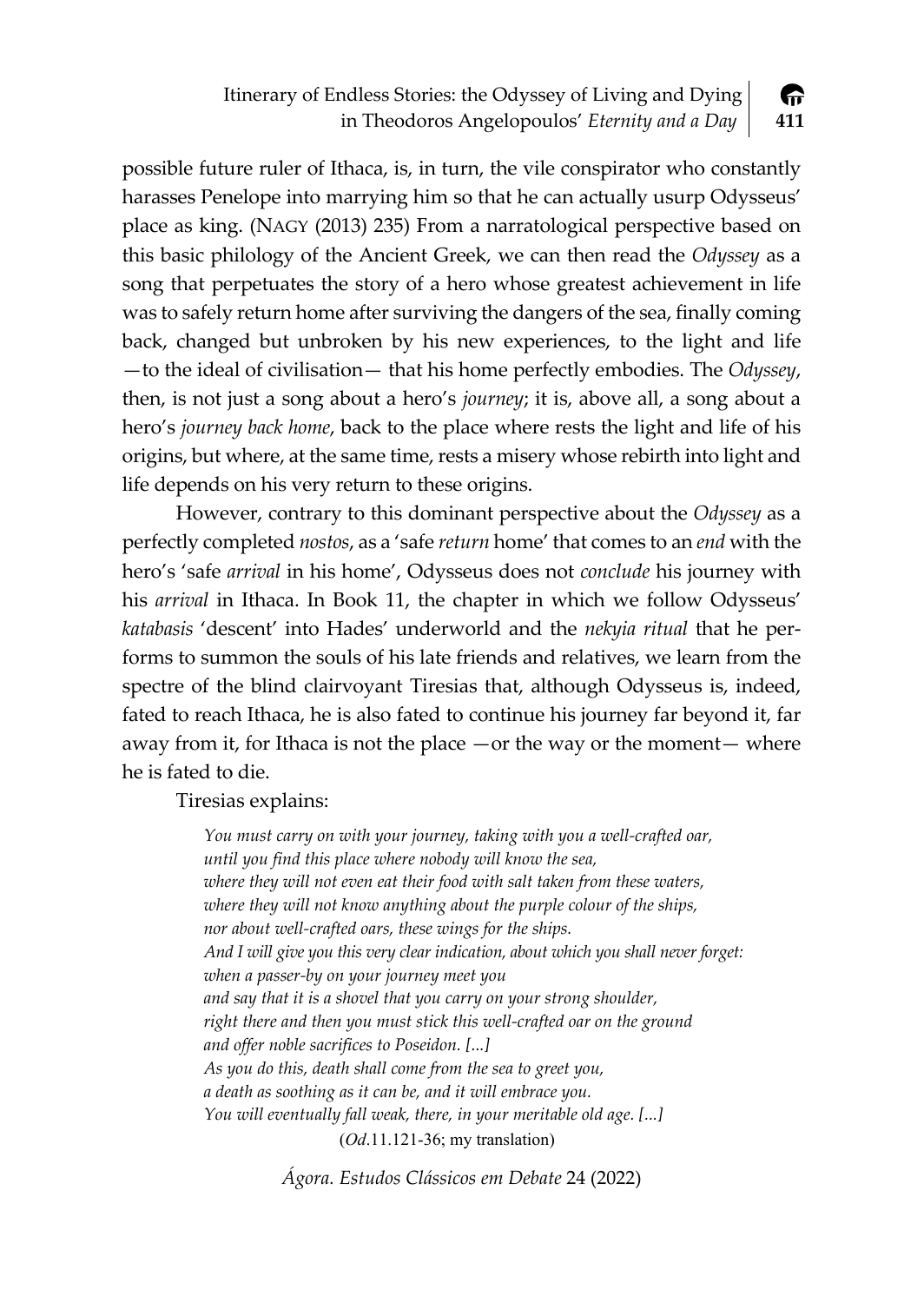

**412**

A.

As we can see from Tiresias' presage, then, the reason why Odysseus must continue on a new journey after safely arriving in Ithaca is that he is fated to die in Greece's backlands, as an old man and by the hands of Posei‐ don himself. Considering how the *Odyssey* registers Odysseus' arduous re‐ turn home from the dangers of the sea, this new journey brings us to a troubling but very plausible question: why is it so important that Odysseus' *nostos* do not come to an *end* in Ithaca?

When discussing some of the anthropological aspects of the *epic heroes*, Nagy explains that they normally share three fundamental characteristics: they are *unseasonal*; they are *extreme*; and they are *antagonistic* towards the *god* who is most *like* them. (NAGY (2005) 87; NAGY (2013) 37) Odysseus, of course, is a good example of how these characteristics play out in practice: Odysseus' *anta‐ gonistic god* is Poseidon, the god of the seas and, by extension, the god of seafa‐ ring, crossings, and wanderings. The fact that Odysseus' problems begin right after his departure from Ilion invites us to consider the possibility that his conflict with Poseidon might be connected to this city's downfall, but we cannot be sure of this based on the narrative alone. Whatever the case, we do know from the *Odyssey* that Odysseus' fight with Poseidon's son Polyphemus on his journey back to Ithaca does make his relationship with the god even more bitter and destructive. (*Od*.9.110‐550) Odysseus' *extreme* nature can, in turn, be re‐ cognised in his cunning strategies to overcome his challenges: we can see it, for example, in his idea to blind Polyphemus and identify himself to him as *Outis* 'Nobody' in order to escape his attacks (*Od.*9.450‐465), in his idea to have himself tied up to his ship's mast in order to be able to appreciate the sirens' song (*Od.*12.170‐205), or in his idea to disguise himself as a beggar in order to trap Penelope's suitors and slay them in his own house (*Od*.22.1‐126). Now, while these two characteristics are considerably easy to understand, the first one, the epic heroes' *unseasonality*, requires a much more complex analysis—or at least this is what I would like to suggest.

In his works, Nagy explains that the epic heroes' *unseasonality* refers to the fact that they constantly find themselves "out of their time" (NAGY (2005) 87; NAGY (2013) 38‐39), an ambiguous idea that, in practice, refers to the fact that, in their narratives, in their *kléa*, these heroes constantly find themselves misplaced in a world out of order. This is clearly Odysseus' case: Poseidon is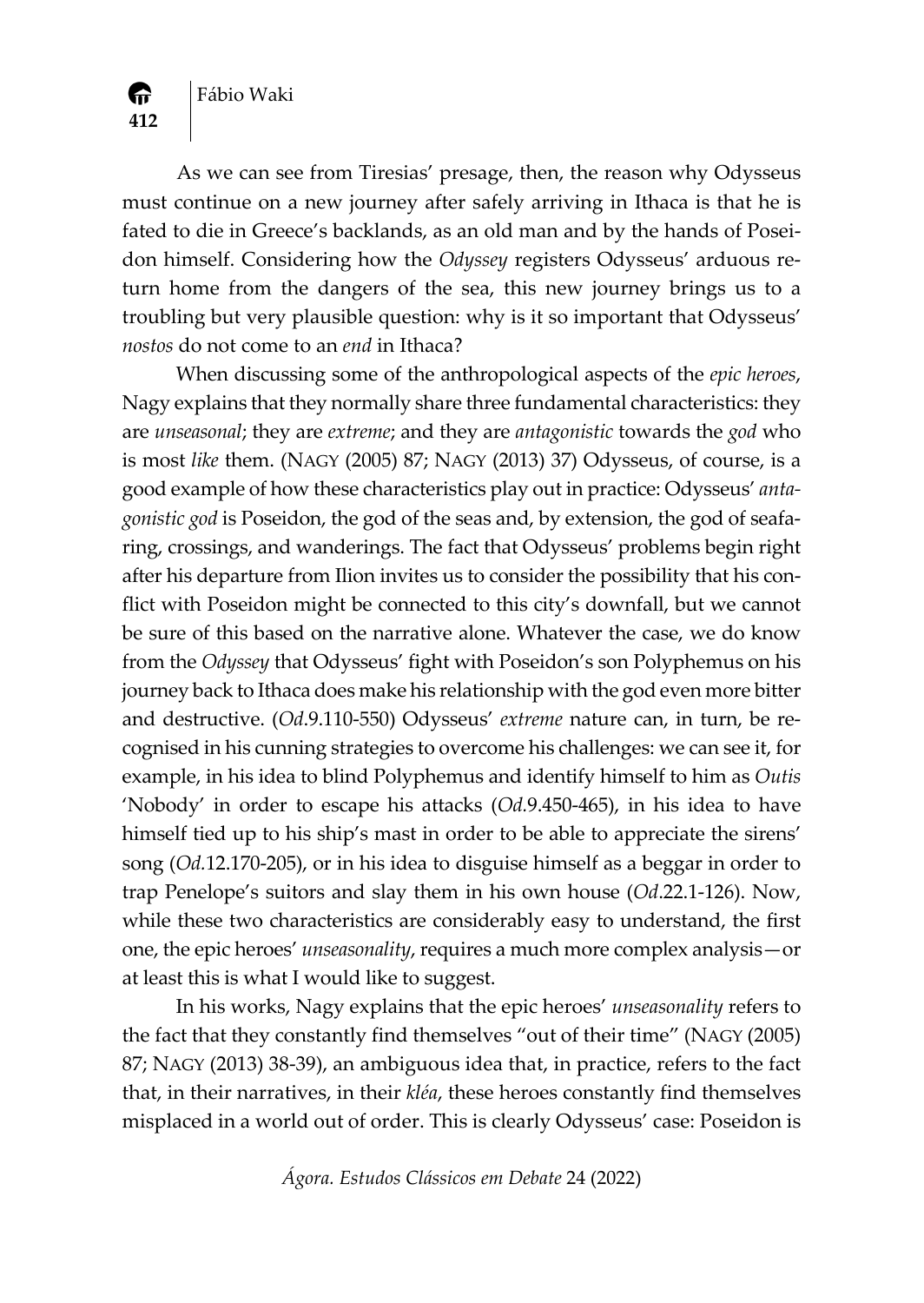Itinerary of Endless Stories: the Odyssey of Living and Dying 伶 in Theodoros Angelopoulos' *Eternity and a Day* **413**

the otherworldly force that keeps pushing him off his earthly course in his attempt to return to a kingdom that is certainly suffering with his absence. In his works, however, Nagy also explains that, despite the epic heroes' unseasonality, there is one moment in their lives, and one moment only, when they find place and order in the world: the moment of their *deaths*. (NAGY (2005) 84‐85; NAGY (2013) 30) Nagy's contention is a curious one, because, if it proceeds, then it entails that the very existence of poems like the *Iliad* and the *Odyssey* is of a much more complex nature than it seems —a nature truly based on an *open‐endedness*: although these poems are cases of *kléos*, although they are 'songs' of heroes' 'undying glories', they never narrate these heroes' *deaths*, that is, those singular moments in their lives when they find their places in the world and when this world is finally re‐established, for them, as a world of order. The myth of Achilles' death is a bit obscure, but we do know from different sources (NAGY (1979); BURGESS (2009); HORN (2020)) —including Hector's prediction in his dying breath (*Il.*22 355‐60)— that Paris and Apollo finally kill him by shooting an arrow through his heel. Tiresias' presage of Odysseus' death is not exactly clear, either, but we do know from his predictions that this hero is fated to die by the hands of Poseidon in a distant land and in a distant future. (*Od*.11.121‐36).

But, again, why is it so important that these *kléa* remain *open‐ended*, why is it so important that the epic heroes' *deaths* take place *beyond* the main narra‐ tives of their glorious deeds?

In his fictional dialogue *On Heroes* (3rdAD), Flavius Philostratus, through a conversation between his two main characters —a Vineyard Keeper and a Phoenician Traveller—, explains that ordinary people like these two men can bring themselves closer to heroes like Achilles and Odysseus in two ways: by having a singer sing about their glories, which is the case when a singer performs the *Iliad* or the *Odyssey* to an audience, and by worshipping them, by paying libations to them at sacred places, a practice that might even invite a hero to objectively interact with his worshippers —through their dreams, for example. (*OH*.7.2‐3) In the first case, these heroes are *epic heroes*, that is, they are heroes kept alive only and specifically through the narrative medium of the songs that perpetuate their glorious deeds. In the second case, these heroes are *cult heroes*, that is, they are heroes who have met their deaths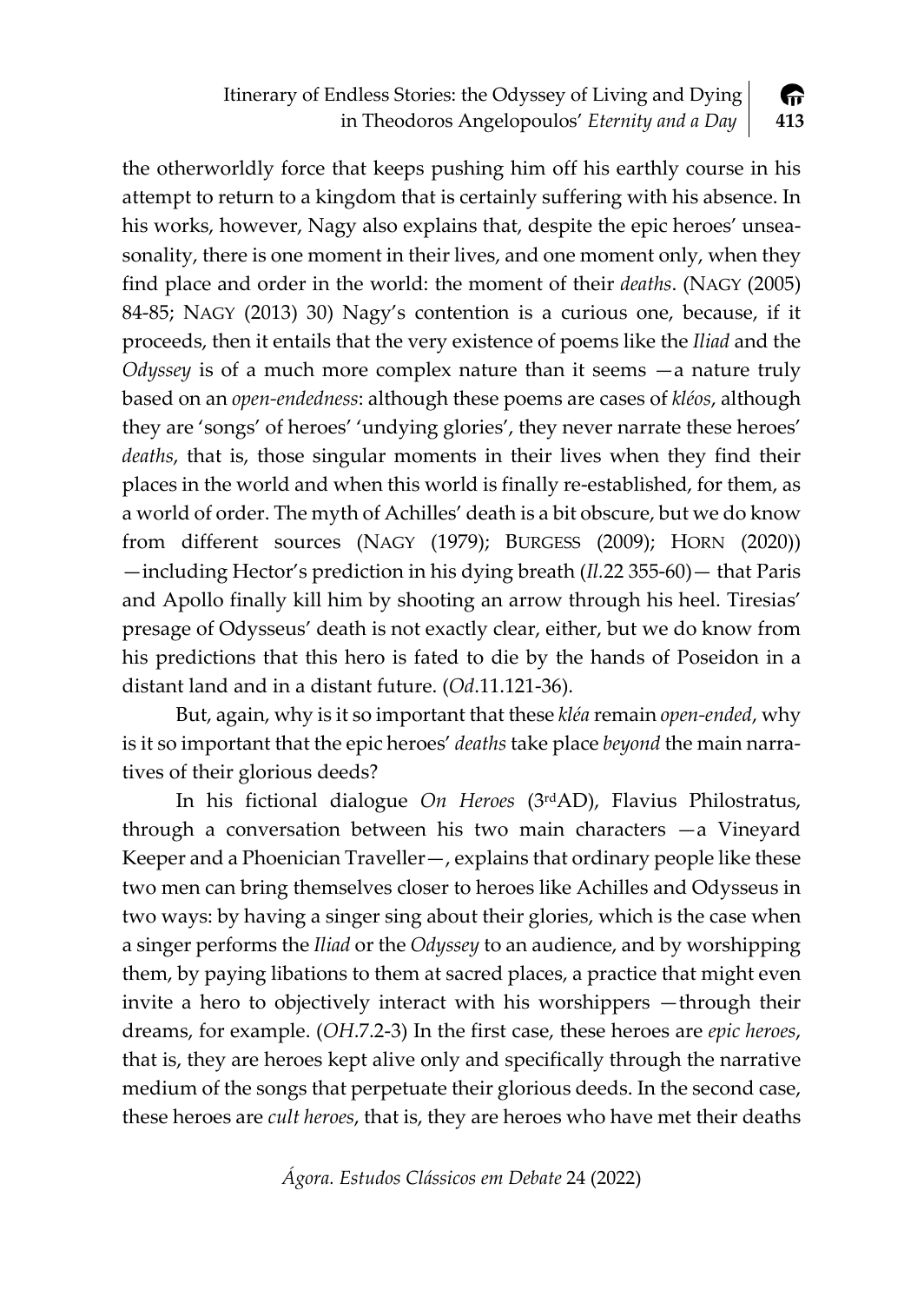

**414**

 $\bullet$ 

in their earthly existences but whose spectres still linger on a transcendental plane, from which they can be summoned only and specifically through the medium of worshipping. This distinction is crucial because, we finally realise, *epic heroes* can only be talked *about* —and through the narrative me‐ diation of a singer's performance—, whereas *cult heroes* can actually be talked *with*—what virtually any person can do if she properly worships these heroes at their sacred shrines. (*OH.*6.7‐7.6; NAGY (2013) 322) If this distinction proceeds, then a possible reason why a hero's *death* is not objectively depicted in his *kléos*, in his narrative of eternal glory, is that, if it were, this would lead to an ontological conflict: *epic heroes* are necessarily *alive*, they live through the activation of the medium of narrative, whereas *cult heroes* are necessarily *dead*, even if they still spectrally exist on an otherworldly plane from which they can be summoned through worshipping. In fact, to *sing* about a hero's glorious deeds is not to *worship* him, just as much as to *worship* a hero is not to *sing* about his glorious deeds: to *sing* about a hero's glorious deeds is to invite a singer to perform the narrative of the earthly existence by which the hero won his glory of being eternally sung about; to *worship* a hero is to pay libations to him in order to establish a dialogue with his otherworldly exis‐ tence, a dialogue by which one can gain advice from him on things of this world. In this sense, to *sing* about a hero's glorious deeds is to bring the past into the present, specifically through the medium of narrative, whereas to *worship* a hero is to push the present into the future, specifically through the medium of worshipping. In this context, Odysseus' case becomes particularly interesting, because the *ontological open‐endedness* of his story —the fact that his *death* cannot be part of his *kléos*— conflates with the *narratological open‐ endedness* of his journey —the fact that his *death* cannot take part in his *nostos*—, a conflation that ultimately improves the beauty of the Odyssean myth as a whole: after all, it is clear that Odysseus is by his own nature a *wandering hero*, a hero whose life, whose *raison d'être*, is to always be in motion —just as his animosity with Poseidon, his antagonist god, persistently demonstrates.

Safely arriving home from the dangers of the sea was, for Odysseus, a successful comeback insofar as this allowed him to retrieve the light and life of his origins; but, now that these have been retrieved, now that they have been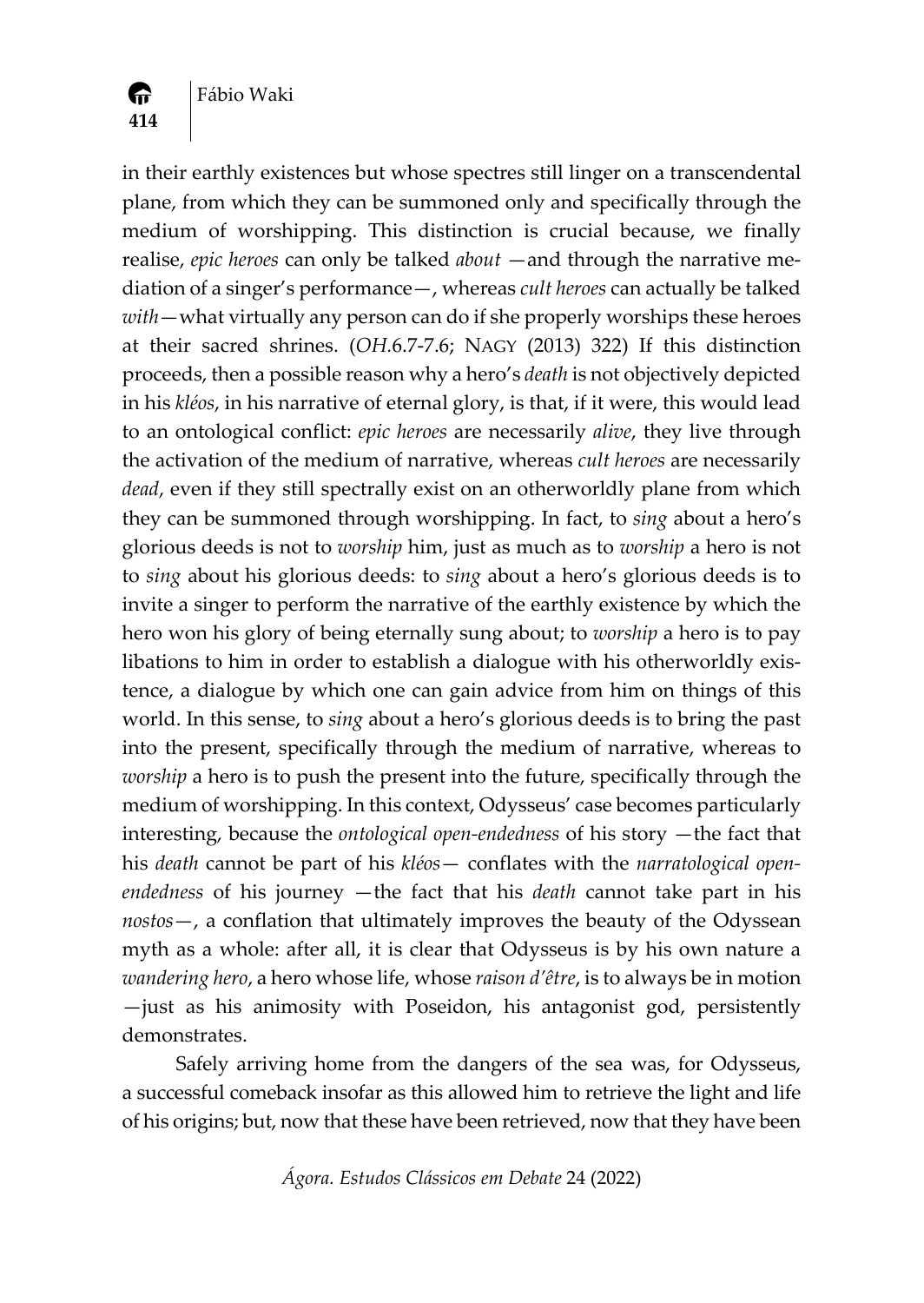Itinerary of Endless Stories: the Odyssey of Living and Dying A in Theodoros Angelopoulos' *Eternity and a Day* **415**

re‐established as Ithaca's orderly reality, it is up to him to carry on, to keep on going, to continuously look for different places and fresh experiences from which renewed senses of novelty may emerge, until death finally comes. In fact, although it may seem strange that Odysseus' final resting place be somewhere in Greece's backlands, this conclusion to his earthly existence could not be more perfect: although Poseidon and the sea are Odysseus' ne‐ meses, they are also his reason to live, for they are the challenges that he must overcome in order to reach Ithaca, in order to achieve his *nostos*, his *noos*, and his *kléos*. The sea is the place of his living, not of his dying, the place of his narra‐ tive's progression, not of its conclusion. Its conclusion must be in his country's backlands, a place that embodies both the completion of his crossing and the continuation of his life beyond it  $-\text{in}$  fact, we can assume from Tiresias' presage, a place fated to become a material memory of Odysseus' dying: a place where his narrative is fated to end and the worshipping of men is set to begin; a place, in other words, fated to become the place of Odysseus' passing from his condition of *epic hero* to his condition of *cult hero*.

In the next pages, I will discuss this idea of *open‐endedness* in further details, but not anymore as it is manifested in the *Odyssey*; redirecting my attention to Theodoros Angelopoulos' *Eternity and a Day*, I will discuss how in this film he seems to take this *open‐endedness* as creative inspiration for the development of the main character's dramatic potency, particularly his personal and circumstantial motivations towards life as a dying man.

# **Alexandros: a Journey in Living**

Theodoros Angelopoulos' proficiency in the *Odyssey* is already evident in *Voyage to Cythera* (1984) and *Ulysses' Gaze* (1998), two films that clearly suggest contemporary versions of the Odyssean myth: the first one, an *anti‐nostos*, *anti‐ noos*, and *anti‐kléos*, is focused on the tragic case of a partisan's return home from exile in the aftermath of the Greek Junta (1967-74); the second one, a journey into the chaotic past of the Balkans, is focused on a philosophical transgression of the borders —geographical, social, cultural, linguistic— that fragmented Eastern Europe into different countries in the early years of the  $20<sup>th</sup>$  century and throughout the Cold War (1947‐91). However, we can also find this proficiency attested in several of his interviews; for instance, when talking to Geoff Andrew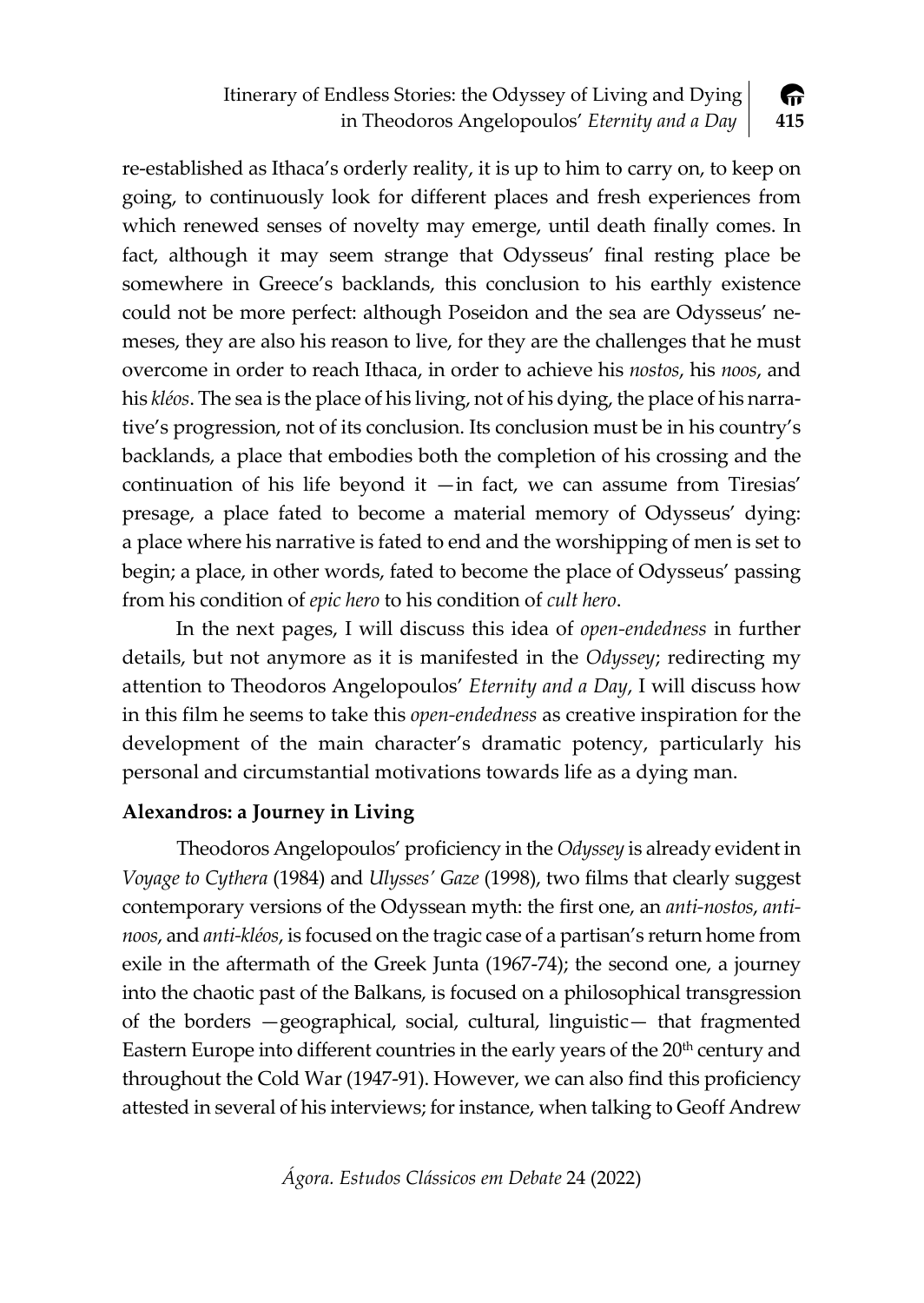

about his ideas for *Ulysses' Gaze* and to Michel Grodent about the characters in *Voyage to Cythera*, he explains:

*I wanted to make a film somehow related to The Odyssey, and when I visited my co‐writer, Tonino Guerra, who I'd already worked with on four films, we talked over what sort of journey it might be. Then we began to discuss the ethnic conflict in the Balkans, and as we spoke, a young woman arrived, sent by the daughter of the Italian sculptor Giacomo Manzu, with a present for Tonino. And there was a letter from Manzu's daughter saying how he used to have an idée fixe about the gaze of Ulysses, who in his travels had seen the entire human adventure. And thatʹs how we came to the title of our film.* (ANDREW (2001) 90‐91).

*The triangle Ulysses‐Penelope‐Telemachus represents in this context the end of a journey. If one considers the last forty years in Greece as another War of Troy, the return of Ulysses is the obvious conclusion. [...] The leading figure of previous con‐ flicts, the revolutionary, comes back to a country that rejects revolution and has no use for him. Old Ulysses refuses to accept any compromises; therefore, he does not fit in anymore; there is no role for him to play.* (GRODENT (2001) 46).

But, of course, Angelopoulos' proficiency in the *Odyssey* is not restricted to his familiarity with the poem's core narrative and leading characters; when talking to Dan Fainaru about *Ulysses' Gaze* and to Andrew Horton about *Voyage to Cythera*, he also makes clear that he is aware of the possibility of reading the *Odyssey* and the Odyssean myth as *open‐ended* narratives:

*As I said, my point of departure was the Odyssey. I am referring to the myth, not to Homer's text. It is the same myth I used before in Voyage to Cythera. According to the myth, Ulysses comes back to Ithaca but does not stay there. After a while he leaves again on another journey. The film itself is the personal journey of a man, a filmmaker* we know as "A," seeking a way out of a crisis that is not only his own, but that of an *entire generation*. (FAINARU (2001) 94).

*In Voyage to Cythera the voyage is really a reworking of the myth of the Return of Odysseus according to a myth which preceded Homer. Similar to Dante's version, there is a pre‐Homeric version that Odysseus set sail again after reaching Ithaca (of course, Nikos Kazantzakis also chose this myth to represent in his The Odyssey: A Modem Sequel). So the film becomes more a leaving than a homecoming. You see, I have a soft spot for the ancient writings.* (HORTON (2001) 88).

In his interviews, however, Angelopoulos is never invited to make a clear connection between the *Odyssey* and *Eternity and a Day*, a film that, I be‐ lieve, masterfully explores this less known facet of the poem as an *open‐ended* story. In the next pages, then, I will examine the sense of *open‐endedness* in this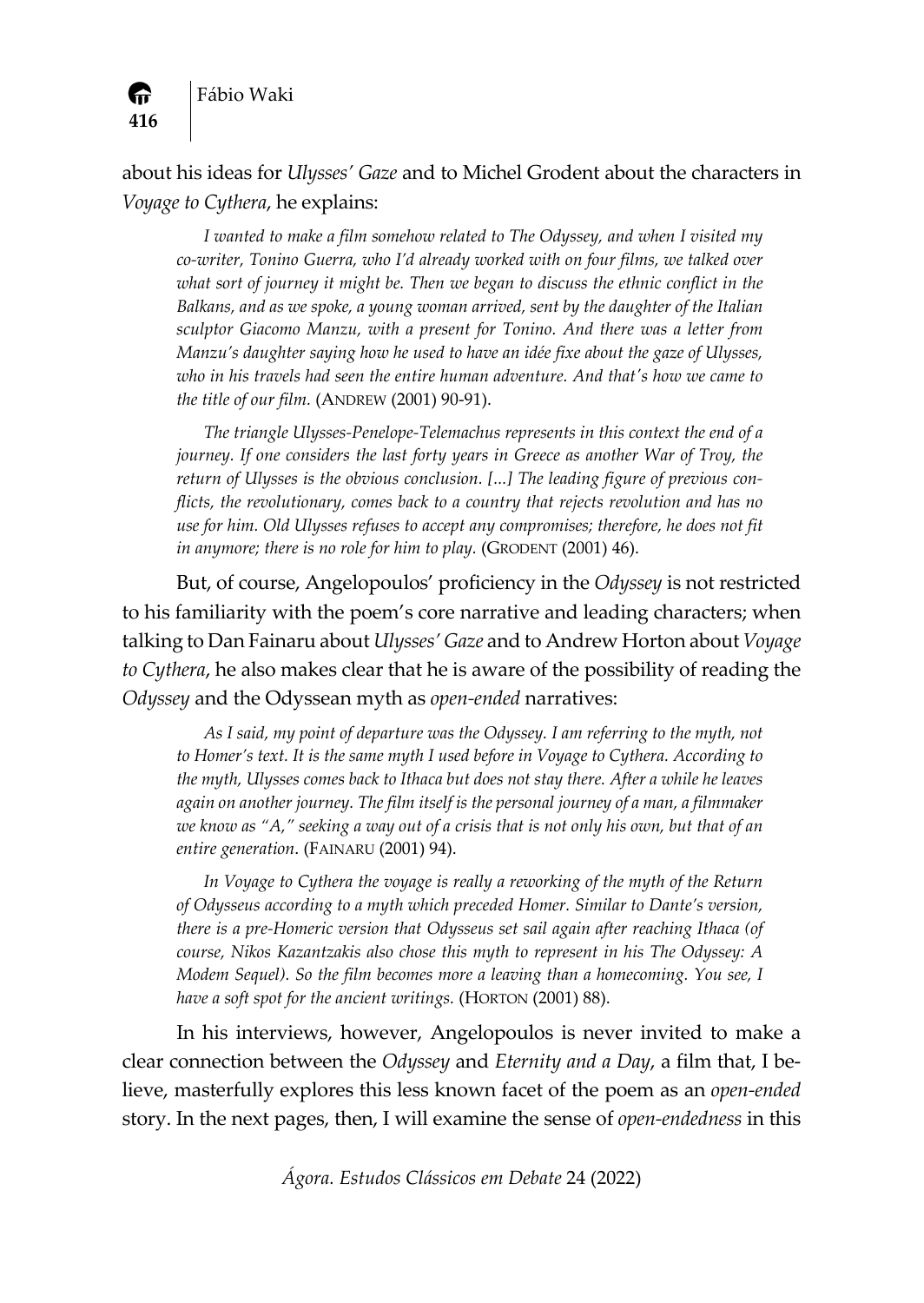#### Itinerary of Endless Stories: the Odyssey of Living and Dying A in Theodoros Angelopoulos' *Eternity and a Day* **417**

film in contrast to the sense of *open-endedness* in that poem in order to suggest a new perspective on the tragic journey of Alexandros, the film's main character: while Odysseus spends his final moments in Ithaca tying loose ends and paying farewell to his family so that, with this sense of closure, he can leave on a new journey during which he is fated to meet a soothing death in a distant land, Alexander spends his final moments in Thessalonica completely failing to tie loose ends and to pay farewell to his family, a lack of closure —or a grim sense of open-endedness— that makes it even harder for him to go on a new journey during which he is likely to meet a bitter death in a cold hospital; how‐ ever, while Odysseus is fated to be successful in leaving Ithaca, for only in this way he will be able to fulfil his destiny of dying in a distant land, Alexander also fails to leave Thessalonica, a failure that, in the end, proves to be his own way of successfully challenging his destiny of dying in a cold hospital.

Although Book 23 provides us a sense of an ending to Odysseus' *nostos*, centred on the aftermath of his killing of Penelope's suitors and on his erotic reunion with her, in Book 24 we learn that he extends his homecoming process to his father Laertes' orchard in Ithaca's inner lands. This new journey has two main objectives —a clearer one and a subtler one: the clearer one is to allow Odysseus to buy some time so that he can find a way to come to terms peacefully or not —with the families of the men he just killed; the subtler one is to allow him to pay one last visit to his father before he, Odysseus, leaves on a journey from which he is not coming back. It is true, Book 24 eventually closes with Athena's *deus ex machina* intervention, which brings to an end both Odysseus' conflict with the suitors' families and the heartfelt circumstances of his encounter with Laertes; but, even if this is the case, it is clear that Book 24 both closes one narrative and opens up a new one: it closes the narrative of Odysseus' safe arrival in Ithaca, the light and life of civilization, and it opens up the narrative of his new journey away from Ithaca, a long journey at the end of which he is fated to meet a soothing death from the sea.

In *Eternity and a Day*, Angelopoulos presents us the reverse of this logic:

This film is a bittersweet tragedy centred on Alexandros (Bruno Ganz), a sickly poet who, after some resistance, decides to follow his physician's orientations and commit himself to a hospital so that he can be treated for the pains that are likely to precede his nearing death. Resigned with the fact that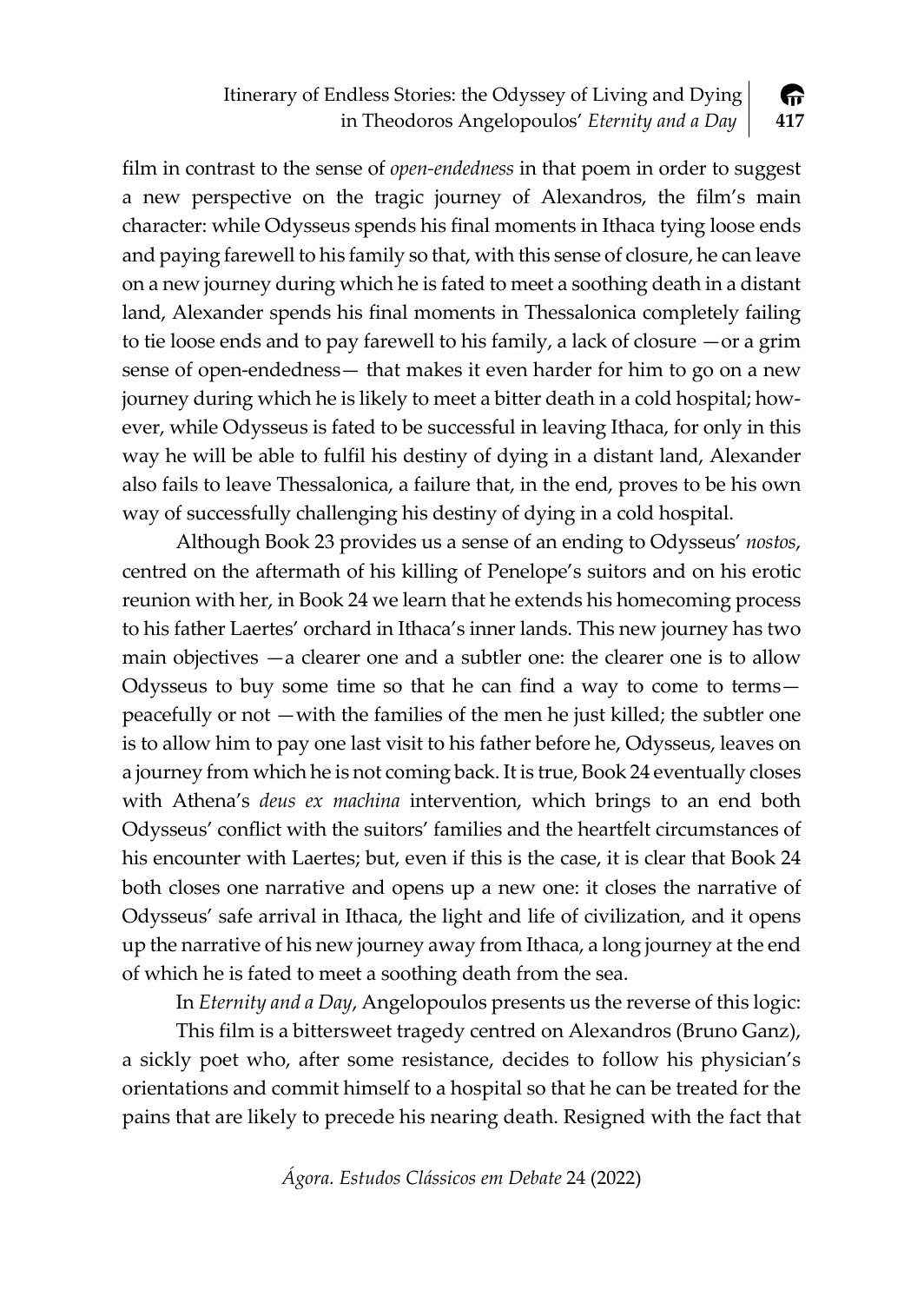

**418**

A.

he is going to die in this process, he embarks on a journey of closures: he says goodbye to his housekeeper, looks for a new owner for his dog, and pays one last visit to his daughter, who knows nothing about his disease. However, he progressively fails to give closure to these situations, to tie these loose ends in his life: heartbroken and indignant, his housekeeper leaves him without a proper goodbye; he realises that no one wants to take care of his dog; and, not only does he fail to tell his daughter about his disease, he also learns from her that she has decided to put his house for sale, what, for him, feels as the shattering of what was left of his memories. But, as if these unclosed narratives were not troubling enough, he also finds himself opening up a new one when he impulsively decides to help a young refugee (Achilleas Skevis, then a real Albanian refugee) escape first the police and then a vile band of kid‐ nappers. In the context of Alexandros' journey throughout this last day in the real world, a world in which he is bitterly unable to give closure to anything, he finds in this vulnerable child a chance of redemption: saving him by finding a better place for him becomes his final challenge before the day ends and he retires to the hospital.

As we can see, then, much of Alexandros' dramatic potency is built on a narrative that both subverts and reconstructs the final events of Odysseus' narrative: in the *Odyssey*, Odysseus leaves his palace in Ithaca to close at least two open narratives —to find a solution for the conflict with the suitors' families and to reunite and then say goodbye to his father— before he goes on a new journey that is fated to end with his soothing death in Greece's warm back‐ lands; in *Eternity and a Day*, Alexandros leaves his house in Thessalonica to close a series of open narratives—saying goodbye to his housekeeper, finding a new owner to his dog, saying goodbye to his daughter—before he goes on a new journey that is bound to end with his painful death in a cold hospital. The difference, of course, is that, while Odysseus succeeds in closing his narratives, what reassures him that what he is leaving behind is a stability through which Ithaca is likely to prosper, Alexandros fails to close his narratives, what forces him to leave behind an instability that epitomises his life's decadence in the also decadent city of Thessalonica.

This narrative logic is not, however, the only connection that we can find between the film and the poem.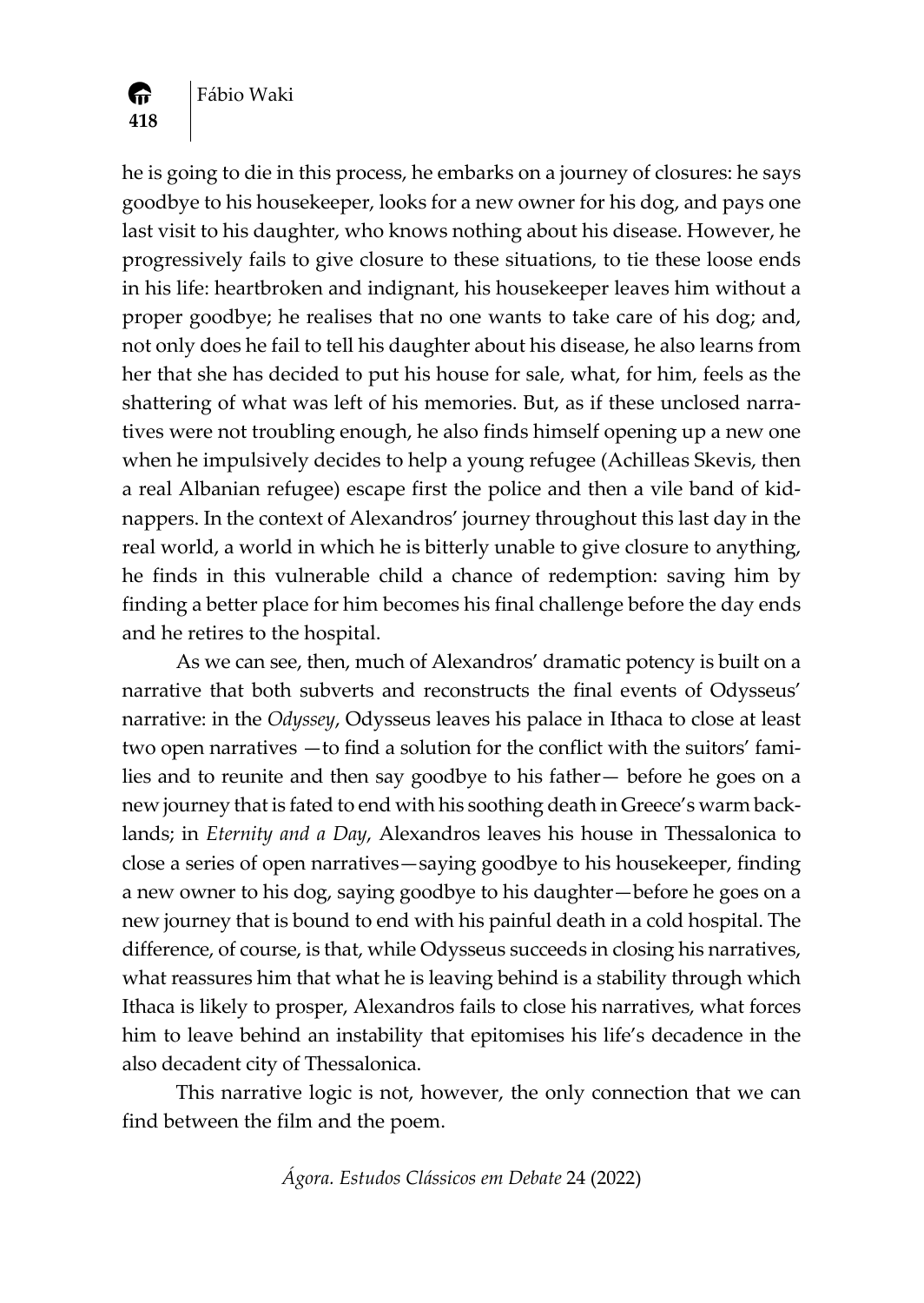#### Itinerary of Endless Stories: the Odyssey of Living and Dying 伶 in Theodoros Angelopoulos' *Eternity and a Day* **419**

When Alexandros tries to take the boy back to a relative in Albania, the boy explains to him that he had first crossed the border into Greece with the help of an older refugee boy named Selim. Further in the film, the boy is informed by other refugees that Selim, of all people, had died in an accident resulted from the poor working conditions he was working in; sympathising with the children's cause, Alexandros helps them retrieve Selim's clothes from the morgue, so that they can perform their own nekyia. In Book 11, we can see that Odysseus' nekyia is a necromancy similar to the worshipping of cult heroes: through the holocaust of his best animals, he is able to summon Tiresias' spectre from the depths of the Hades so that he, Tiresias, can counsel him, Odysseus, on the matters of his future. The nekyia that we find in Angelopoulos' film, however, also works in an inverted logic: through the burning of Selim's clothes, the young refugees offer him a sort of elegy that is also an elegy to them‐ selves, a prayer whose words are their own pessimistic perspectives about a future that, they know, they will hardly escape.



Image 01: *Eternity and a Day* (1998) © Greek Centre of Cinematography In this sequence, Angelopoulos edits the refugees voices over the film's images, giving them an opportunity to objectively denounce their situation.

Touched by the refugees' nekyia, by this close encounter with death, Alexandros, much like Odysseus in the end of Book 24, decides to pay one last visit to his mother in a nursing home. Like Laertes, Alexandros' mother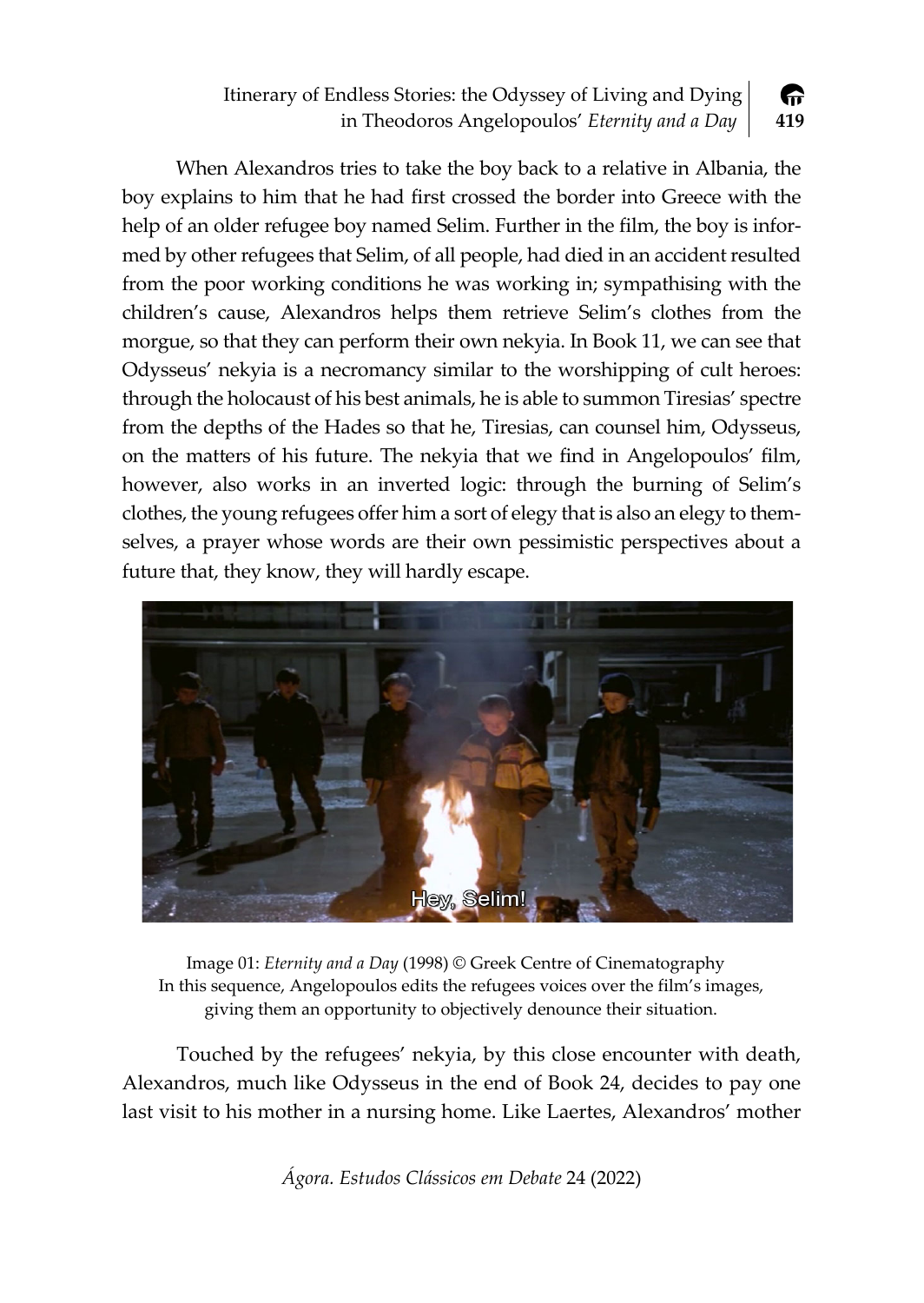

does not immediately recognise him, and, like Odysseus, Alexandros is also forced to engage in a nostalgic conversation with her so that she can. Unlike Odysseus, however, Alexandros does not pay this last visit to his mother so that he can go on a journey at the end of which he is going to welcome a soothing death; he pays her this last visit so that he can go on a journey at the end of which he is going to succumb to what is likely to be a painful death. But, compared to Odysseus' farewell to his father, Alexandros' farewell to his mother is not exactly a closure, either: while Laertes eventually comes back to his senses, recognises Odysseus, and even helps him confront the suitors' families in order to bring peace to Ithaca and protect the honour of their family, Alexandros' mother eventually falls back into confusion and sickness, leaving him to mull over his existential problems through what becomes a monologue in face of a shadow of regrets.



Image 02: *Eternity and a Day* (1998) © Greek Centre of Cinematography

The *Odyssey* is not, however, the only literary reference that Angelo‐ poulos took as creative inspiration for the web of open‐ended narratives that structure his *Eternity and a Day*. Halfway through the film, Alexandros, explain‐ ning to the boy some of the ways of poetry, reveals to him that one of his greatest projects as a poet was to try and complete "The Free Besieged" (1828‐51), an epic‐lyric poem left unfinished by Dionýsios Solomós (1798‐1857) (Fabrizio Ben‐ tivoglio), Greece's most influential romantic poet. According to Alexandros —following a legend in part involuntarily created by Angelopoulos himself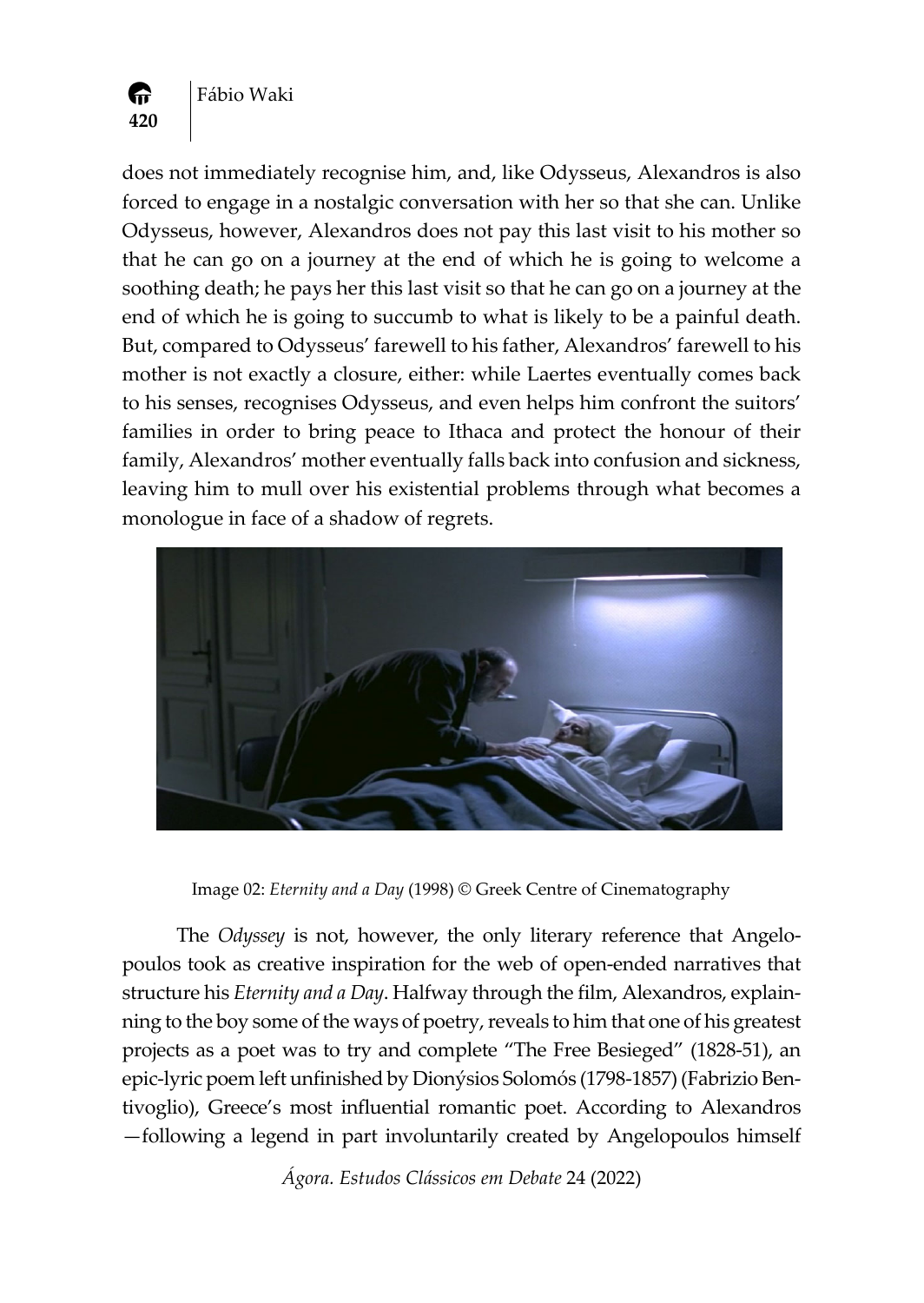#### Itinerary of Endless Stories: the Odyssey of Living and Dying 伶 in Theodoros Angelopoulos' *Eternity and a Day* **421**

(FAINARU (2001), 107‐08)—, Solomós was a rather rich poet who, after many years in Italy, felt inspired to go back to his mother's native Zakynthos to write the glories of the Greek people, then uprising against the Ottoman Empire. However, the legend goes, when Solomós arrived in Greece, he realised that he was not really familiar with the Demotic Greek, the language of the people; so, in order to properly write these glories, he then decided to pay for the people of Zakynthos for every new word they taught him, words he eventually used to write patriotic poems like "The Free Besieged". As Alexandros explains to the boy, Solomós ultimately failed to finish this poem; so he, Alexandros, had set as his life goal to complete it  $-$ an ambitious project that, we know, eventually became another of the many loose ends that he was forced to leave behind with his final journey to the hospital.



Image 03: *Eternity and a Day* (1998) © Greek Centre of Cinematography In this sequence, Angelopoulos coalesces Alexandros and the boy's present in Thessalonica with Solomós' past in Zakynthos, breaking the narrative's natural order. This coalescence is beautifully similar to the one Auerbach examines in "Ulysses' Scar", centred on Eurycleia's recognition scene.

From Books 11 and 24, we learn that Odysseus, after arriving back in Ithaca, is fated to continue his journey to Greece's dry backlands, a long journey in distance and time fated to come to an actual end with his death, a soothing death sent by Poseidon from the sea. From a comparative reading of these Books, then, we can infer that, even though Odysseus spends his first days back in Ithaca looking for different forms of closure —re‐establishing order in his pa‐ lace, looking for a way to come to terms with the suitors' families, saying good-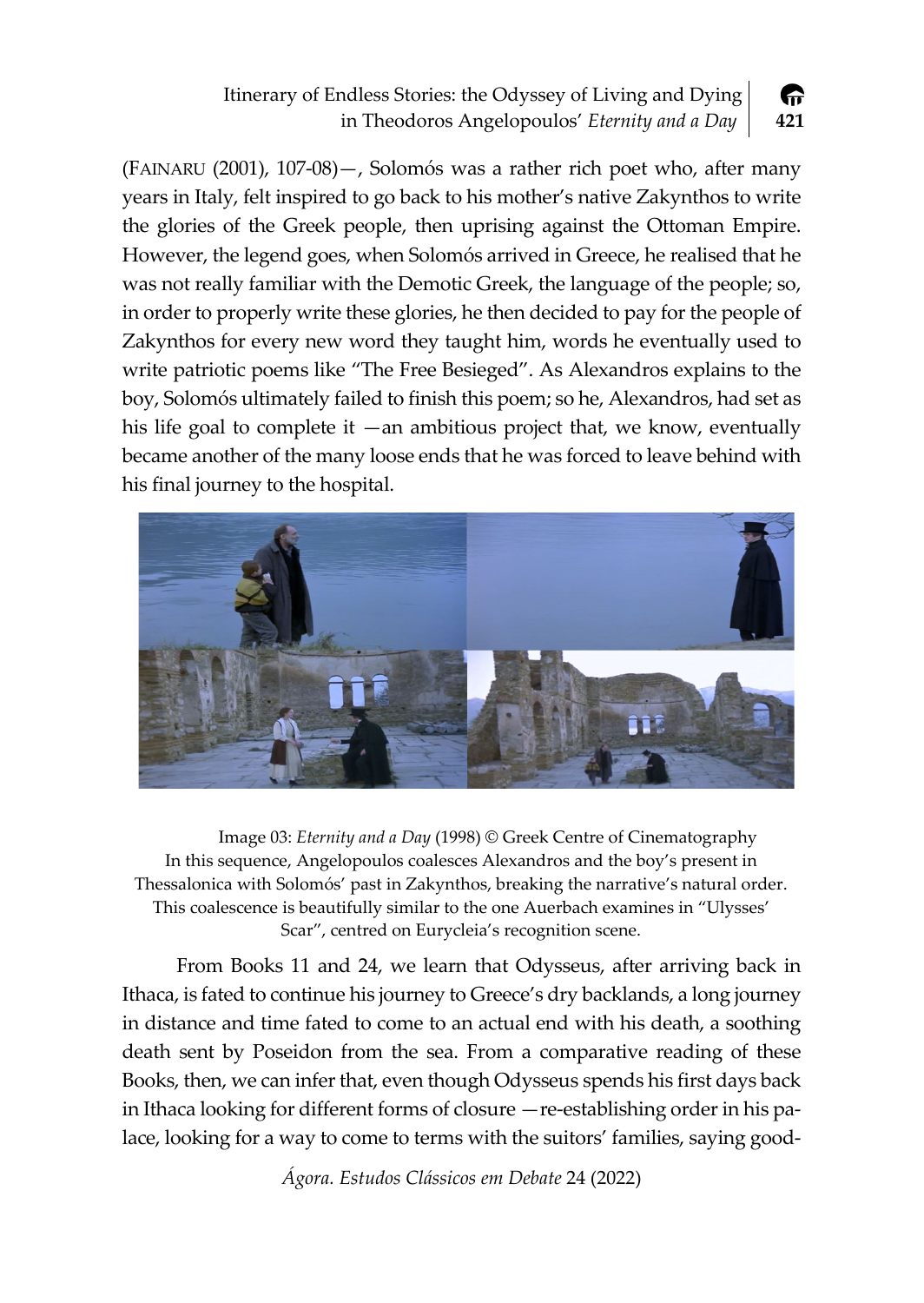

Fábio Waki

bye to his elderly father—, he does this precisely to make sure that his own narrative remains open-ended, so that he can bring it to an end by continuing on a long new journey away from Ithaca, a journey fated to effectively come to an end with his own death—a soothing death sent by Poseidon from the sea. In one of the final sequences of *Eternity and a Day*, we learn that Alexandros, after finding a more promising destiny for the boy, decides not to commit himself to the hospital, avoiding a short journey in distance and time fated to end with his death, a painful death bound to come to him as his body slowly succumbs to it on a hospital's bed. From the dramatic arc completed by this sequence, then, we can infer that, even though Alexandros spends his last moments in Thessalonica looking for different forms of closure —finding a new owner for his dog, saying goodbye to his housekeeper and to his daughter— so that he can die with no burdens on his shoulders, he eventually gives up his treatment in the hospital to make sure that his life remains open-ended—that is to say, so that he can decide for himself his own way of dying, his own way of living until death finally comes. In the film, this is a contingency in destiny suggestively representted in Alexandros' peaceful, even joyful, final contemplation of the sea: an Odyssean metaphor for a soothing death that finally establishes a reconciliation between him and a world now back into order.



Image 04: *Eternity and a Day* (1998) © Greek Centre of Cinematography Alexandros' closing scene seems to echo the circumstances of Odysseus' death as predicted by Tiresias.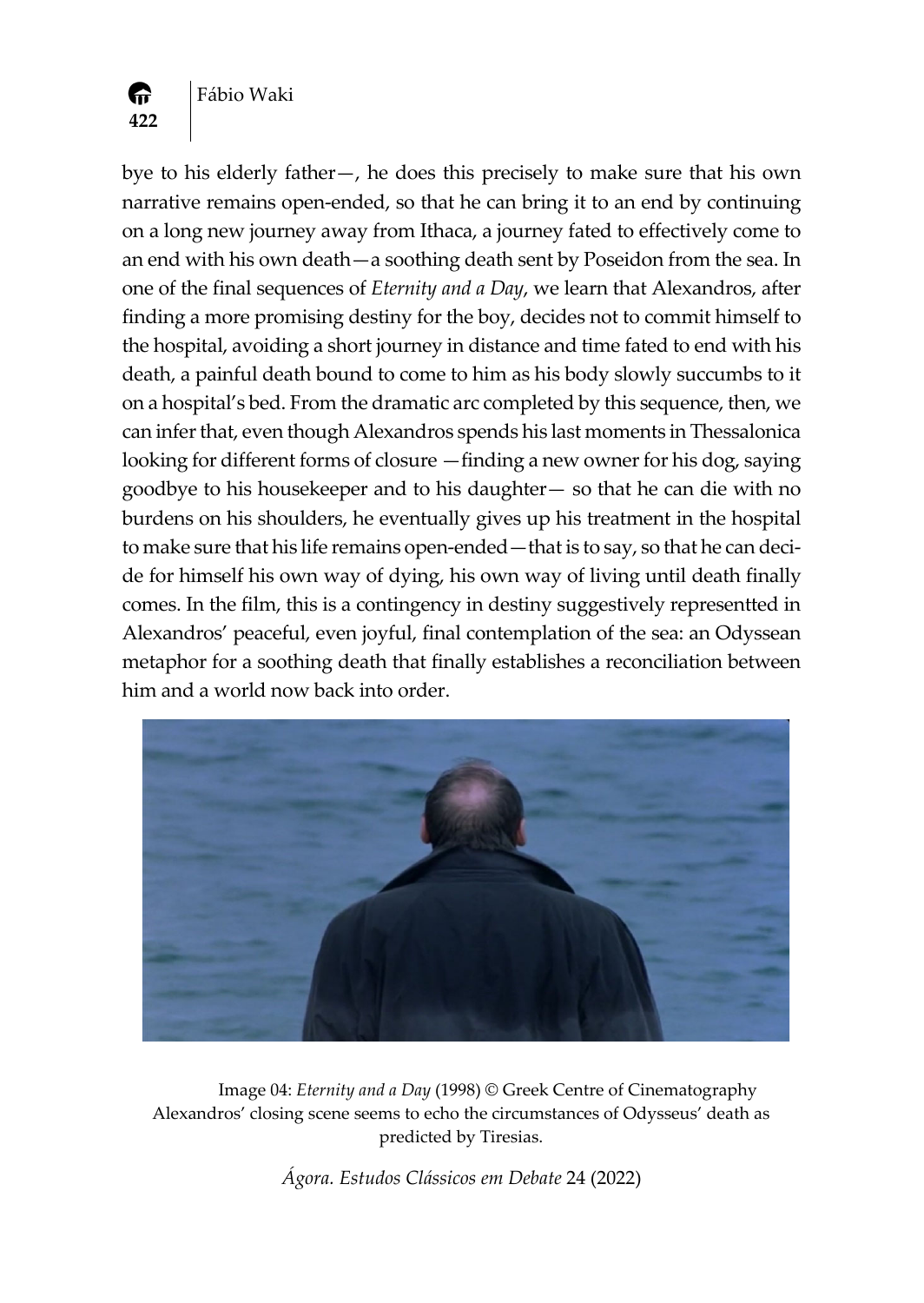

### **Conclusion**

My main objective with this article was to emphasise the *Odyssey* as an *open‐ended* narrative in order to explain how Theodoros Angelopoulos rein‐ terprets this characteristic to create the narrative of *Eternity and a Day*, particu‐ larly the dramatic potency of the film's leading character. As we have seen, Book 23 synthesises many of the key moments of Odysseus' *nostos*, *noos*, and *kléos*: we finally find Ithaca free from the insidious presence of Penelope's sui‐ tors, finally witness Penelope's long‐waited reunion with her husband, and, like Jorge Luis Borges in his sonnet, finally follow these two characters to their marital bed, where, under Athena's zeal and blessing, they once again consummate their unshakeable love for each other. However, as I have suggested, Odysseus journey does not really end with arrival back in Ithaca; in fact, based on what Tiresias foretells in Book 11, Odysseus' arrival back in Ithaca is the conclusion of one cycle—his coming back from Ilion and the dangers of the sea —and the beginning of a new one— his new journey towards Greece's backlands, where he is fated to die as an old man and by the hands of his anta‐ gonist god Poseidon. This conclusion is, of course, already evident in Book 23, in Odysseus' killing of Penelope's suitors and his erotic reunion with her, but it is also evident in Book 24, in the final visit that he pays to Laertes and in the final reconciliation between him and the suitors' families. Clearly, these events do bring the *Odyssey* to some sense of closure, for they indeed bring order back to Ithaca, to Ithaca as a world; however, as we can infer from Tiresias' pre‐ dictions in Book 11, these events do not bring an ultimate order to Odysseus' own world as an epic hero: this order is fated to be re-established with his death as an old man in Greece's backlands, a soothing death sent by Poseidon from the sea —par excellence, the place where Odysseus' narrative is fated to unfold, not where it is fated to come to an end.

As we have seen, then, even though this *open‐endedness* might be a less discussed aspect of the *Odyssey*, Angelopoulos' proficiency in this poem allowed him to explore such peculiarity as a creative inspiration for *Eternity and a Day*, particularly for the development of the leading character's personal odyssey towards death. Reflecting Odysseus' actions in Ithaca in Book 24, Ale‐ xandros, in order to leave on a journey at the end of which he is certain to die, spends his last day in Thessalonica trying to tie a web of loose ends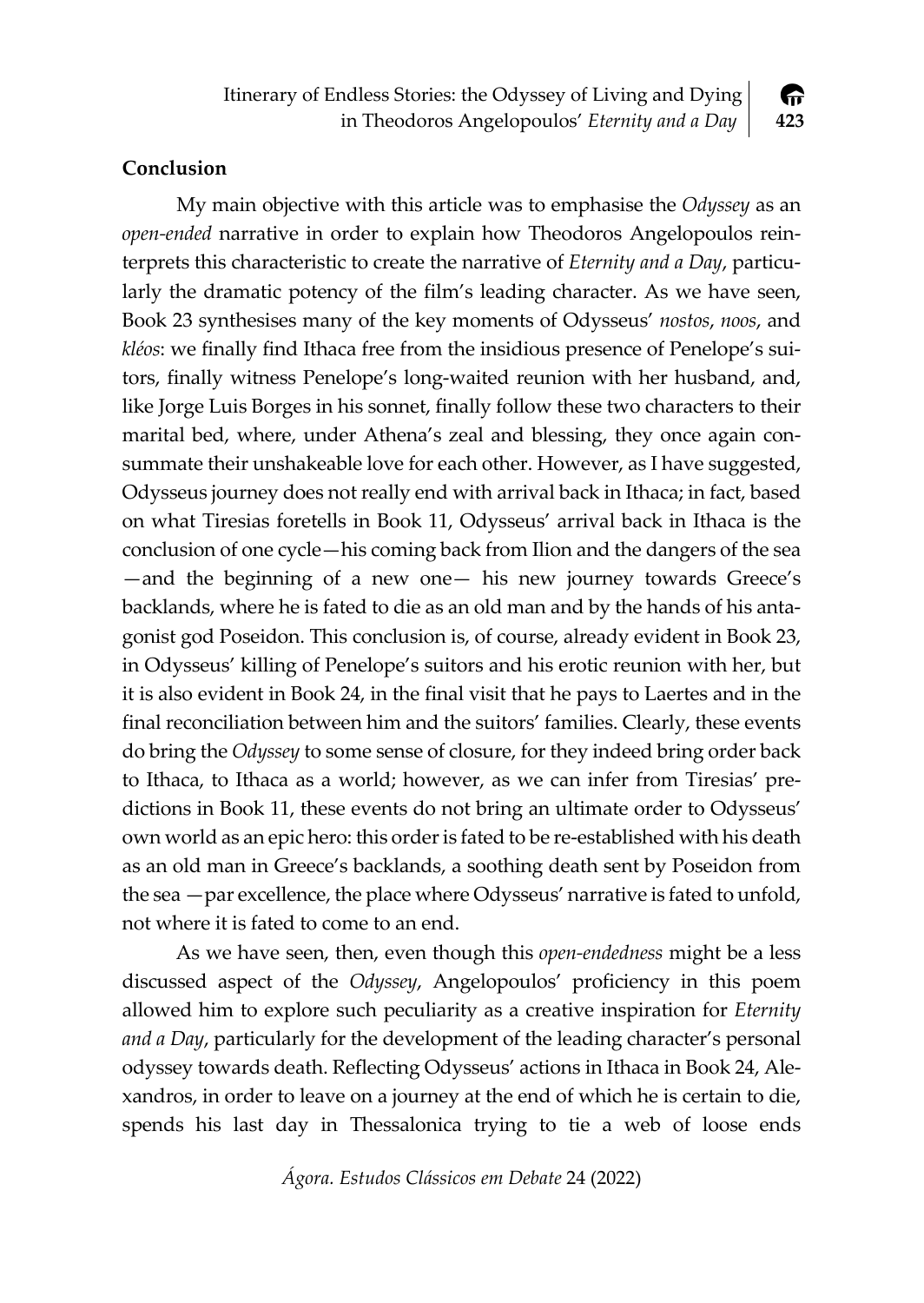

—something he progressively fails at: he says goodbye to his dear house‐ keeper, but is not corresponded; he looks for a new owner for his dog, but cannot seem to find one (even though, after some insistence, his housekeeper finally accepts to take care of him); he tries to say goodbye to his daughter, but, not only is he not corresponded, he also bitterly learns that she is getting rid of his old house, the embodiment of his memories. But, as if all these unclosed narratives were not troubling enough, he opens up a new one when he impulsively decides to help a young refugee escape the law and the lawlessness of Thessalonica: having in his hands a vulnerable child who seems to systemati‐ cally find himself trapped in other people's violent actions, Alexandros finds in this child a chance of redemption: to find a safe place for him becomes his final challenge, his final chance of closure, before his last day in Thessalonica finally comes to an end. As we know, Alexandros eventually seems to find a more promising future for the young boy, a future embodied in the ship that, in the final sequences, takes this boy to the West—clearly, Angelopoulos' own way of criticising the fact that, for people like Alexandros and the boy, more promising futures tend to lie in the very people responsible for the misery of their own people. Whatever the case, Alexandros does find redemption, and, with it, completes both his dramatic arc and his journey through the day: he begins his day as a sombre and frustrated man resigned with the fact that he will have to live one last day of closures in order to be able to properly retire to a hospital where he is certain to die; however, he ends this same day as an enlightened and reinvigorated man open to whatever life brings to him until death, a joyfully uncertain death, finally comes.

To conclude, it should be noted that *open‐endedness* is a fundamental characteristic not only for Odysseus' journey away from Ithaca and Alexan‐ dros' journey away from Thessalonica, but also for the young boy's journey away from Eastern Europe and the many forms of violence that this place em‐ bodies for him. Until about halfway into the film, what we can see about the boy is that he is systematically subjected to other people's narratives: we find out that he had escaped to Greece in order to flee the misery in which he lived in Albania; we see how he is forced to struggle for money and live a miserable life in the streets of Thessalonica; we witness a strange situation in which he is kidnapped by a street gang whose project is to literally sell young children to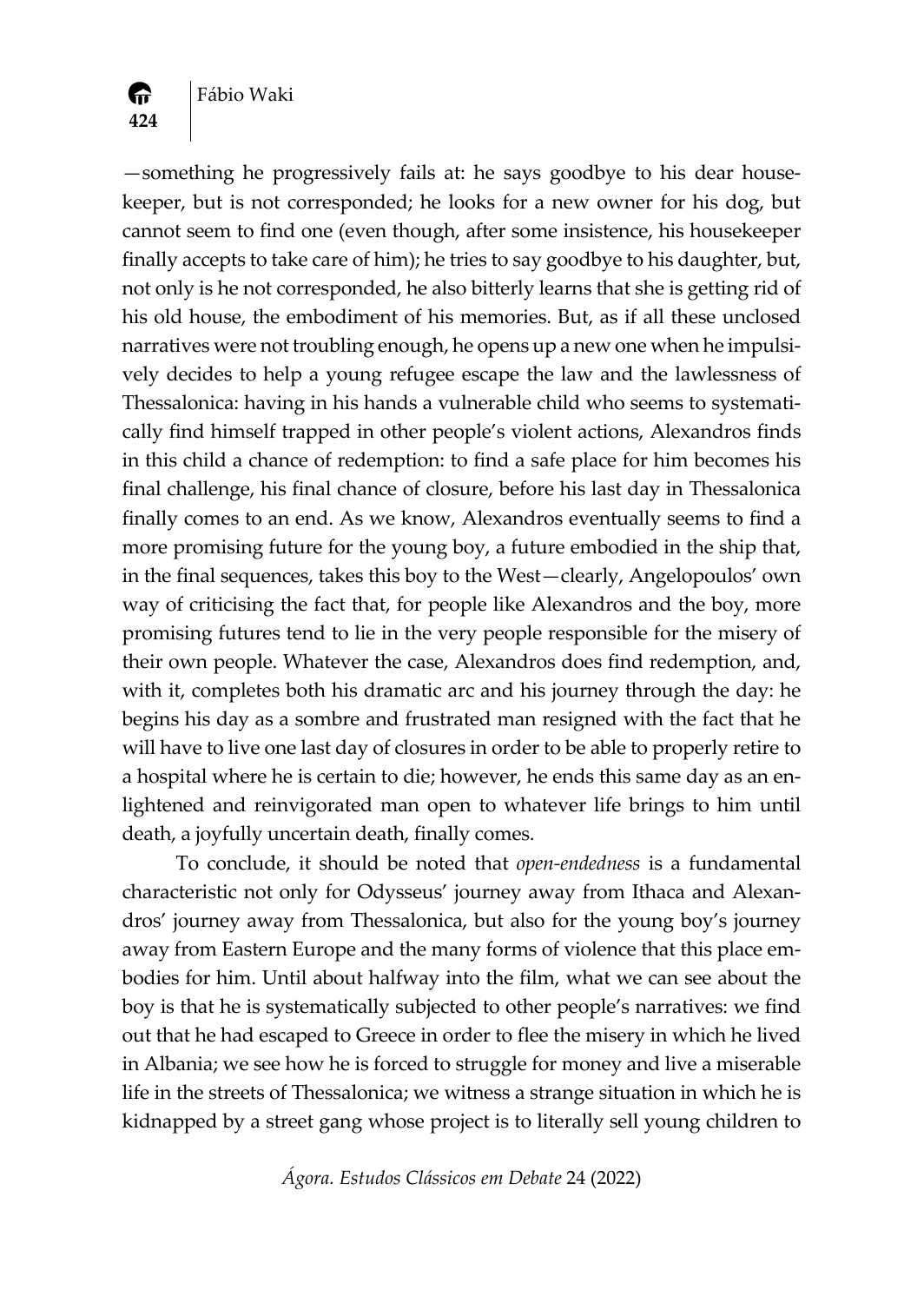Itinerary of Endless Stories: the Odyssey of Living and Dying in Theodoros Angelopoulos' *Eternity and a Day* **425**

伶

the city's rich families; we finally watch him follow Alexandros to the strangest places in the city because, as awkward as it may be, this subordination to the old man is still the best of his options. In other words, until about halfway into the film, what we see is the boy's complete inability to narrate his own story that is, the fact that, where ever he goes, whatever he tries to do, his life narra‐ tive ultimately remains closed to him, it eventually proves to be another tragic dead end. With *Eternity and a Day*, then, Angelopoulos does invite us to recon‐ sider the relevance of Odysseus' and Alexandros' *open‐ended* journey, but, more importantly, it invites us to consider the idea that one's dignity, one's accom‐ plishment and happiness in life, objectively depends on one's freedom to narrate their own story —in fact, as far as we can tell, exactly the kind of freedom that the boy spiritually reanimates in Alexandros and which Alexandros mate‐ rially provides to boy in the end of the film.

# **Images**

All film screenshots (Images 01, 02, 03 and 04), used in this article for scientific and educational purposes only, legally comply with the law decree n.º 63/85 issued by the Ministry of Culture of Portugal and published on the Diary of the Republic (n. $\degree$  61/1985, Series I of 1985.03.14).

# **References**

- ANDREW, G. (2001), "Homer's Where the Heart Is: *Ulysses' Gaze*": D. FAINARU (ed.) (2001), *Theo Angelopoulos: Interviews*. Jackson, University Press of Mississippi.
- AUERBACH, E. (2003), "Ulysses' Scar": E. AUERBACH (2003), *Mimesis*. Transl. W.R. TRASK. Princeton, Princeton University Press.
- BORGES, J. L. (1974), *Obras Completas*. Buenos Aires: Emecé.
- BURGESS, J. S. (2009), *The Death and Afterlife of Achilles*. Baltimore, Johns Hopkins University Press.
- CALVINO, I. (1999), "The Odysseys Within *The Odyssey*": I. CALVINO (1999), *Why Read the Classics?*. Transl. M. MCLOUGHLIN. London, Penguin.
- *ETERNITY AND A DAY* (1998), dir. Theodoros ANGELOPOULOS. Greece, Greek Centre of Cinematography (132mins).
- FAINARU, D. (2001), "The Human Experience in One Gaze: *Ulysses' Gaze*": D. FAINARU (ed.) (2001), *Theo Angelopoulos: Interviews*. Jackson, University Press of Mississippi.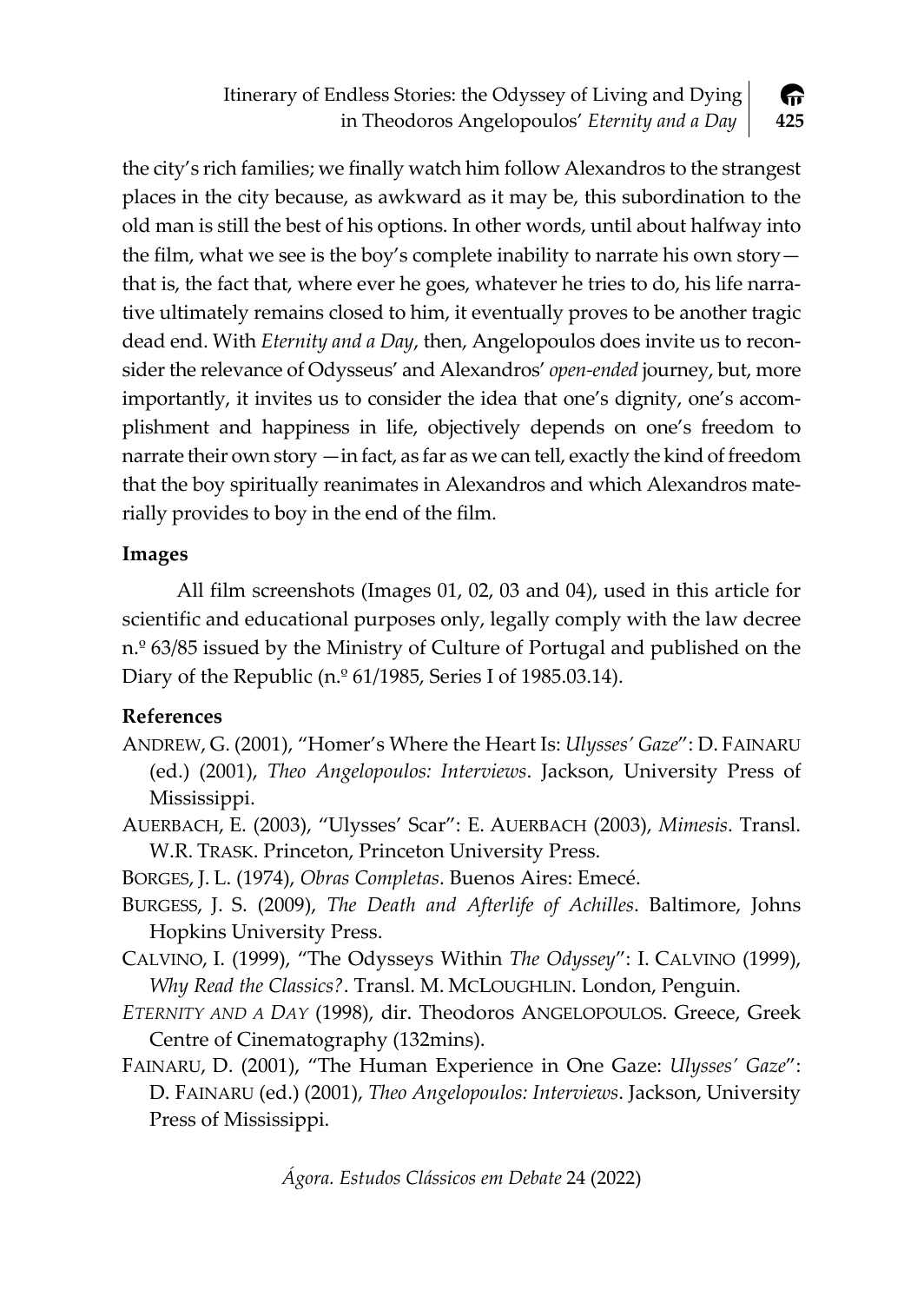- FAINARU, D. (ed.) (2001), *Theo Angelopoulos: Interviews*. Jackson, University Press of Mississippi.
- GRODENT, M. (2001), "A Withered Apple: *Voyage to Cythera*": D. FAINARU (ed.) (2001), *Theo Angelopoulos: Interviews*. Jackson, University Press of Mississippi.
- HOMER (1919), *Odyssey*. London, Loeb Classical Library. Available in: <http://data.perseus.org/citations/urn:cts:greekLit:tlg0012.tlg002.perseus‐ grc1:11.97‐11.137> Access: 11.09.2021.
- HORN, F. (2020), "The Death of Achilles in the *Iliad*: Motif Transference and Poetic Technique": *Mnemosyne* (2020) 1‐28.
- HORTON, A. (2001), "National Culture and Individual Vision": D. FAINARU (ed.) (2001), *Theo Angelopoulos: Interviews*. Jackson, University Press of Mississippi.
- NAGY, G. (1979), *The Best of the Achaeans: Concepts of the Hero in Archaic Greek Poetry*. Baltimore, Johns Hopkins University Press.
- NAGY, G. (2005), "The Epic Hero": J. M. FOLEY (ed.) (2005), *A Companion to Ancient Epic*. Oxford, Blackwell.
- NAGY, G. (2013), *The Ancient Greek Hero in 24 Hours*. Cambridge, MA, Harvard University Press.
- PHILOSTRATUS, F. (2002), *On Heroes*. Transl. J. K. B. MACLEAN AND E. B. AITKEN. Atlanta, Society of Biblical Literature.
- PINTO, A.P. (2020), "Poetizar as Fronteiras: Homero": *Ágora: Estudos Clássicos em Debate* 22 (2020) 11‐27.
- VILLARO, B. O. (2018), "El Imposible Regreso del Exiliado: Ulises en la Obra de Alberto Manguel": *Ágora: Estudos Clássicos em Debate* 20 (2018) 353‐376.